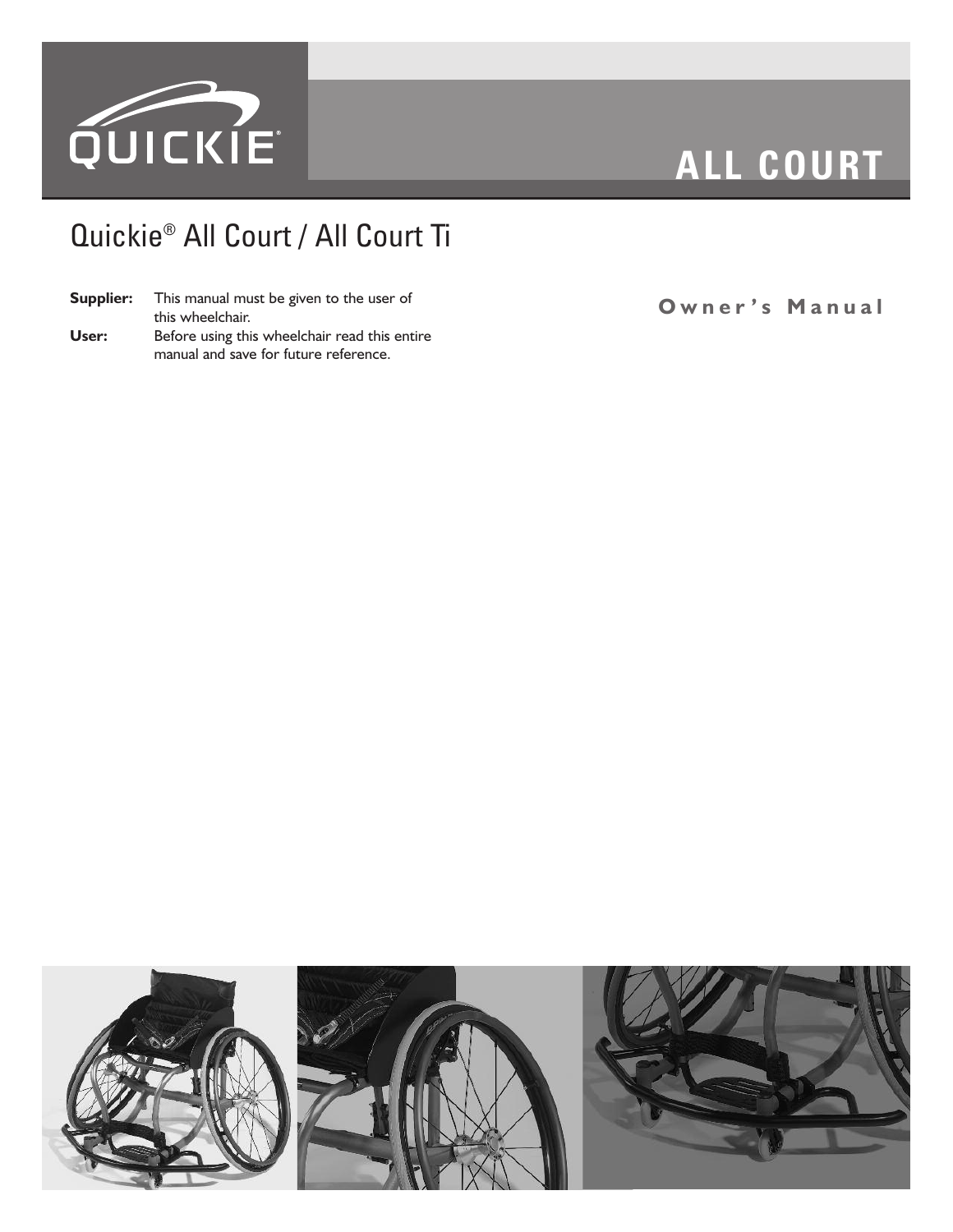#### **SUNRISE LISTENS**

Thank you for choosing a Quickie wheelchair. We want to hear your questions or comments about this manual, the safety and reliability of your chair, and the service you receive from your Quickie supplier. Please feel free to write or call us at the address and telephone number below:

> **Sunrise Medical** Customer Service Department 2842 Business Park Ave Fresno, CA 93727 800.333.4000

Be sure to return your warranty card, and let us know if you change your address. This will allow us to keep you up to date with information about safety, new products and options to increase your use and enjoyment of this wheelchair. If you lose your warranty card, call or write and we will gladly send you a new one.

### **FOR ANSWERS TO YOUR QUESTIONS**

Your authorized Quickie supplier knows your wheelchair best, and can answer most of your questions about chair safety, use and maintenance. For future reference, fill in the following:

| Serial #: | Date/Purchased: |  |  |  |
|-----------|-----------------|--|--|--|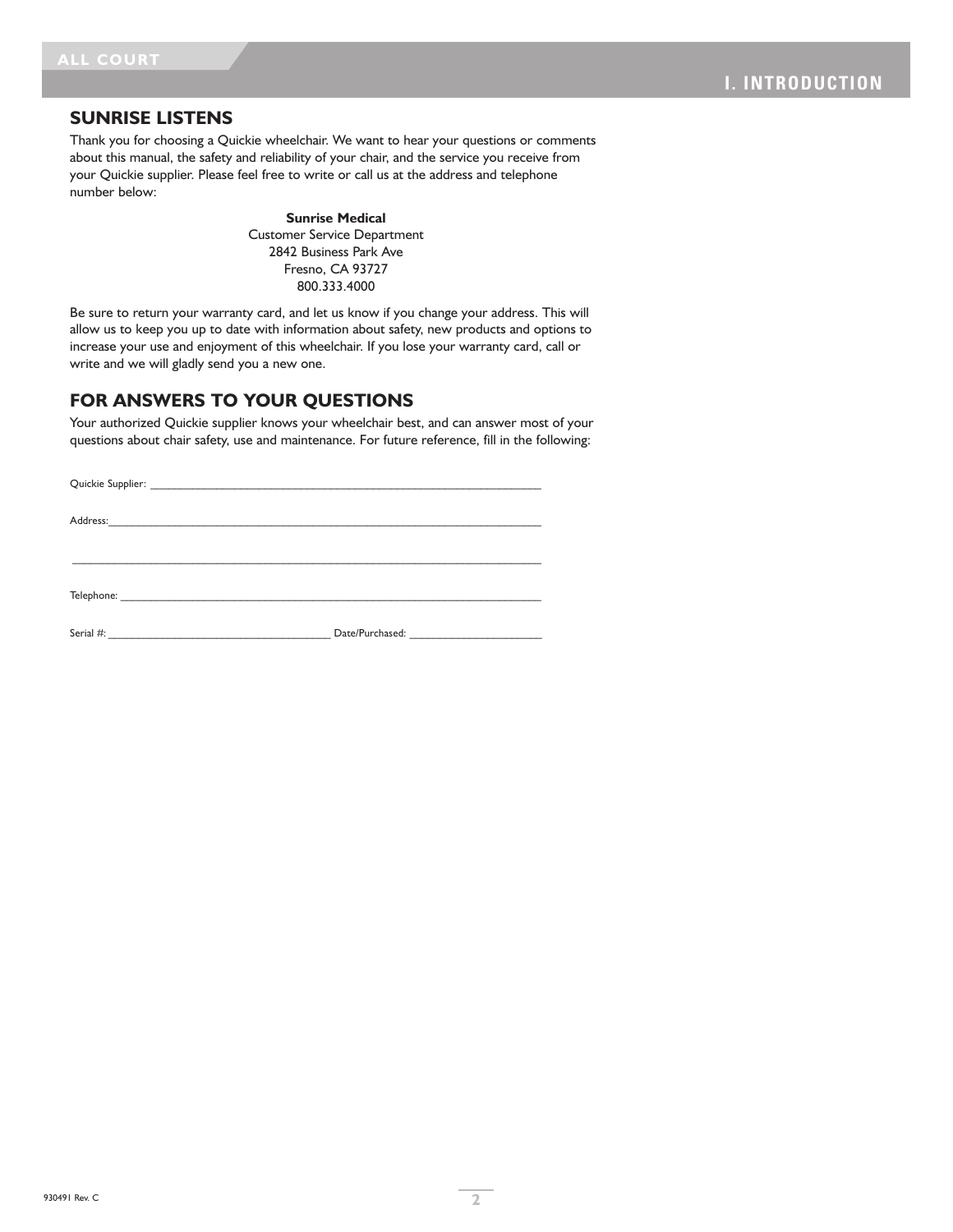| I.   |                                           | 2  |
|------|-------------------------------------------|----|
| Н.   |                                           | 3  |
| Ш.   | YOUR CHAIR AND ITS PARTS                  | 4  |
| IV.  | NOTICE - READ BEFORE USE                  | 5  |
|      | A. Choose the Right Chair & Safety Option | 5  |
|      |                                           | 5  |
|      |                                           | 5  |
|      |                                           | 5  |
|      |                                           | 5  |
|      |                                           | 5  |
|      |                                           | 5  |
|      | D. To Reduce The Risk of an Accident      | 5  |
|      |                                           | 5  |
|      |                                           | 6  |
|      |                                           | 6  |
|      |                                           | 6  |
|      |                                           | 6  |
|      |                                           | 6  |
|      |                                           | 6  |
| VI.  | WARNINGS: FALLS & TIP-OVERS               | 7  |
|      |                                           | 7  |
|      |                                           | 7  |
|      |                                           | 7  |
|      |                                           | 7  |
|      |                                           | 7  |
|      |                                           | 8  |
|      |                                           | 8  |
|      |                                           | 8  |
|      |                                           | 8  |
|      |                                           | 9  |
|      |                                           | 9  |
| VII. | <b>WARNINGS: FOR SAFE USE </b>            | 9  |
|      |                                           | 9  |
|      | B. Descending a Curb or Single Step       | 9  |
|      |                                           | 9  |
|      |                                           | 9  |
|      |                                           | 9  |
|      |                                           | 10 |
|      |                                           |    |

# **II. TABLE OF CONTENTS**

|      | VIII. WARNINGS: COMPONENTS & OPTIONS | 10              |  |  |  |  |  |
|------|--------------------------------------|-----------------|--|--|--|--|--|
|      |                                      | 10              |  |  |  |  |  |
|      |                                      | 10              |  |  |  |  |  |
|      |                                      | 10              |  |  |  |  |  |
|      |                                      | 10              |  |  |  |  |  |
|      |                                      | 10              |  |  |  |  |  |
|      |                                      | П               |  |  |  |  |  |
|      |                                      | П               |  |  |  |  |  |
|      |                                      |                 |  |  |  |  |  |
|      |                                      | П               |  |  |  |  |  |
|      |                                      | П               |  |  |  |  |  |
|      |                                      | Н               |  |  |  |  |  |
|      |                                      | П               |  |  |  |  |  |
|      |                                      | 12              |  |  |  |  |  |
|      |                                      | 12              |  |  |  |  |  |
| IX.  |                                      | 13              |  |  |  |  |  |
|      |                                      | $\overline{13}$ |  |  |  |  |  |
|      | B. To Mount & Remove Rear Wheels     | 3               |  |  |  |  |  |
|      |                                      | 13              |  |  |  |  |  |
|      |                                      | 4               |  |  |  |  |  |
|      |                                      | 4               |  |  |  |  |  |
|      |                                      | 17              |  |  |  |  |  |
|      |                                      | 17              |  |  |  |  |  |
|      |                                      | 17              |  |  |  |  |  |
|      |                                      | 18              |  |  |  |  |  |
|      |                                      | 18              |  |  |  |  |  |
|      |                                      | 18              |  |  |  |  |  |
|      |                                      | 18              |  |  |  |  |  |
|      |                                      | 18              |  |  |  |  |  |
|      |                                      | 9               |  |  |  |  |  |
|      |                                      | 9               |  |  |  |  |  |
|      |                                      | 9               |  |  |  |  |  |
|      |                                      | 20              |  |  |  |  |  |
| XI.  |                                      | 21              |  |  |  |  |  |
|      |                                      | 21              |  |  |  |  |  |
|      |                                      | 21              |  |  |  |  |  |
|      |                                      | 21              |  |  |  |  |  |
|      |                                      | 21              |  |  |  |  |  |
|      |                                      | 21              |  |  |  |  |  |
| XII. | SUNRISE LIMITED WARRANTY             | 22              |  |  |  |  |  |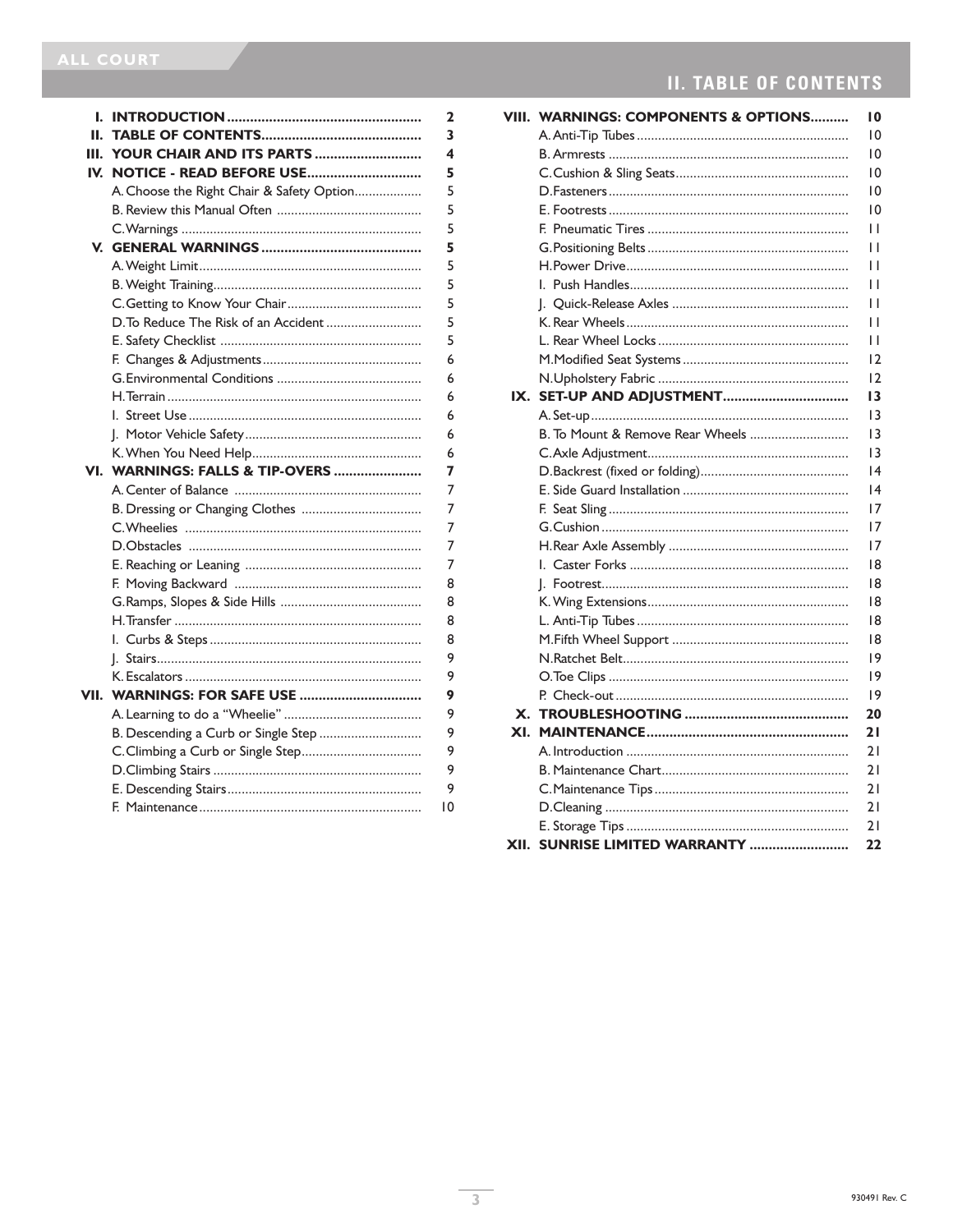### **III. YOUR CHAIR AND ITS PARTS**



#### 1. Backrest

- 2. Tire
- 3. Seat cushion
- 4. Seat sling
- 5. Footrest
- 6. Handrim
- 7. Spokes
- 8. Rear wheel hub
- 9. Quick-release axle
- 10. Wheel rim
- 11. Camber Tube
- 12. Caster housing
- 13. Caster fork
- 14. Caster
- 15. Wing
- 16. Rear Seat Tube

#### **WEIGHT**

23 lbs (Aluminum version, 16"W x 15"D, Regular frame, 590mm Spinergy) 21 lbs (Titanium version, 16"W x 15"D, Regular frame, 590mm Spinergy)

#### **WINGS**

**Basketball Wings** 

#### **COLOR**

See current order form

#### **FRAME DIMENSIONS**

Frame width: 12"-20" Sling depth: 10"-20" Rear seat height: 13"-21" Front seat height: 16"-21" Frame length: x-short, short, medium, long Cushion: 2"

### **QUICKIE ALL COURT**

#### **BACKREST**

Aluminum– Adj heights: 9", 10-13", 12-16", 15-18", 17-20" Titanium– Fixed heights: 9"-18" (in 1" increments)

#### **UPHOLSTERY**

Std - Quickie Sports style

### **FOOTREST**

Platform

#### **CASTERS**

3" micros

#### **INTEGRAL ANTI-TIP**

Single Integral Double Integral

#### **AXLE ASSEMBLY**

Camber: 16º, 20º eccentric axle sleeve

#### **AXLES**

Std - stainless steel Opt - titanium, quad-release axle nuts

#### **WHEELS**

Std - cross-spoked Quickie Performance wheels: heat-treated tennis, heat-treated basketball, Spinergy Size: 24"-26"

Tires: pneumatic, high-pressure clinchers, latex-tubular

Handrims: aluminum-anodized, black powder coated, plastic-coated, titanium (not available on 700c wheels) Tabs: Short, Regular

All features may not be available with some chair setups or in conjunction with another chair feature. Please consult your authorized Quickie supplier for more information.Your authorized Quickie supplier can also provide you with more information on Quickie accessories and Quickie clothing.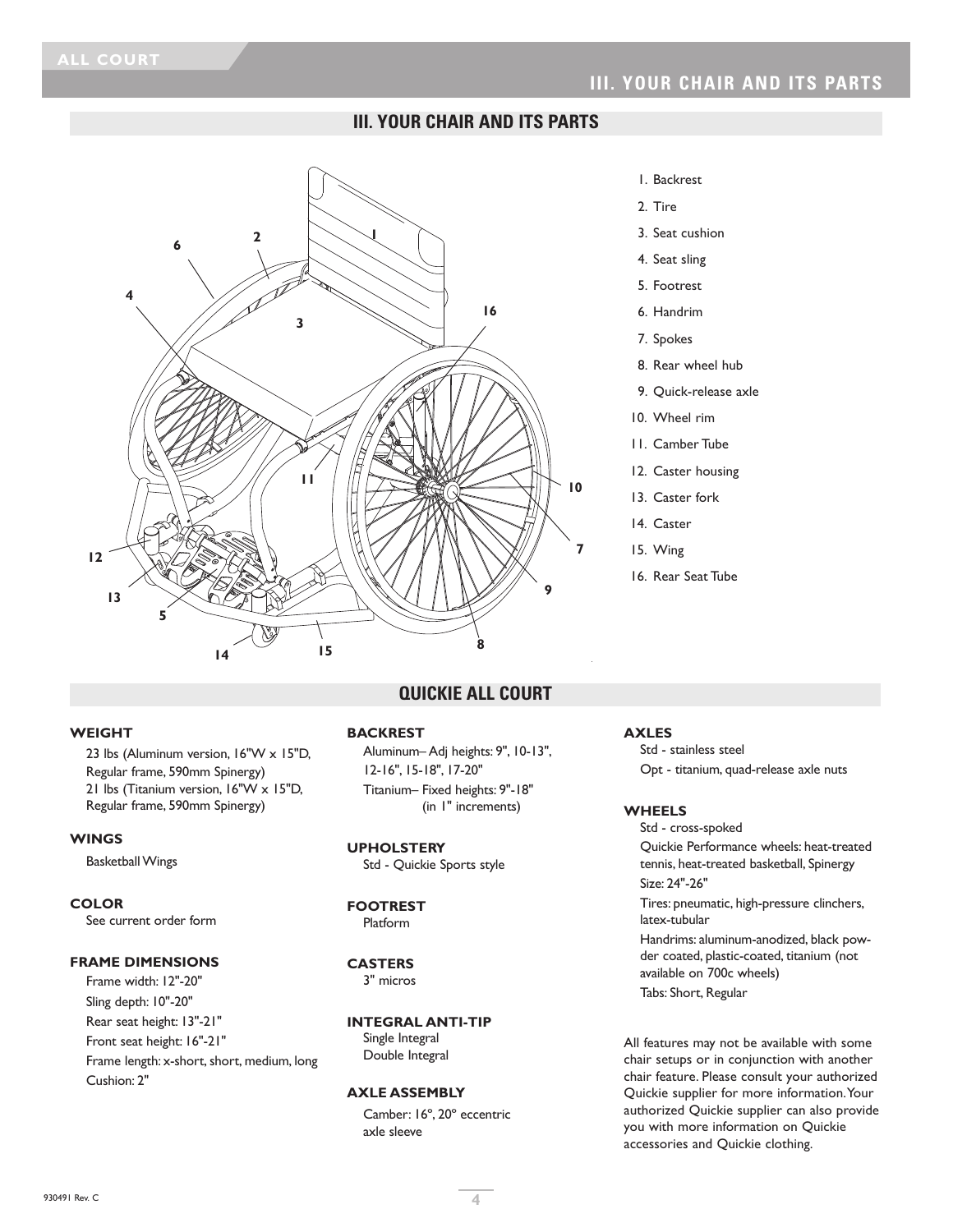### **A. CHOOSE THE RIGHT CHAIR & SAFETY OPTIONS**

Quickie provides a choice of many wheelchair styles to meet the needs of the wheelchair rider. However, final selection of the type of wheelchair, options and adjustments rests solely with you and your health care advisor. Choosing the best chair and set-up for your safety depends on such things as:

- 1. Your disability, strength, balance and coordination.
- 2. The types of hazards you must overcome in daily use (where you live and work, and other places you are likely to use your chair).
- 3. The need for options for your safety and comfort (such as anti-tip tubes, positioning belts or special seating systems).

### **B. REVIEW THIS MANUAL OFTEN**

Before using this chair you, and each person who may assist you, should read this entire manual and make sure to follow all instructions. Review the warnings often, until they are second nature to you.

### **C. WARNINGS**

The word "**WARNING**" refers to a hazard or unsafe practice that may cause **severe injury or death** to you or to other persons. The "Warnings" are in three main sections, as follows:

**1. V — GENERAL WARNINGS**

Here you will find a safety checklist and a summary of risks you need to be aware of before you ride this chair.

- **2. VI — WARNINGS — FALLS & TIP-OVERS** Here you will learn how to avoid a fall or tip-over while you perform daily activities in your chair.
- **3. VII — WARNINGS — FOR SAFE USE** Here you will learn about practices for the safe use of your chair
- **4. VIII — WARNINGS — COMPONENTS & OPTIONS** Here you will learn about the components of your chair and options you can select for safety. Consult your authorized Quickie supplier and your health care advisor to help you choose the best set-up and options for safe use.
- *NOTE– Where they apply, you will also find "Warnings" in other sections of this manual. Heed all warnings in this section. If you fail to do so a fall, tip-over or loss of control may occur and cause severe injury to the rider or others.*

### **V. GENERAL WARNINGS**

# **A.WEIGHT LIMIT**

# **WARNING**

NEVER exceed the weight limit of 250 pounds (113.6 kilograms), for combined weight of rider and items carried. If you do exceed the limit, damage to your chair, a fall, tip-over or loss of control may occur and cause severe injury to the rider or others.

### **B. WEIGHT TRAINING**

# **WARNING**

NEVER use this chair for weight training if total weight (rider plus equipment) exceeds 250 pounds. If you do exceed the limit, damage to your chair, a fall, tip-over or loss of control may occur and cause severe injury to the rider or others.

# **C. GETTING TO KNOW YOUR CHAIR WARNING**

Every wheelchair is different. Take the time to learn the feel of this chair before you begin riding. Start slowly, with easy, smooth strokes. If you are used to a different chair, you may use too much force and tip over. If you use too much force, damage to your chair, a fall, tip-over or loss of control may occur and cause severe injury to the rider or others.

# **D.TO REDUCE THE RISK OF AN ACCIDENT WARNING**

1. BEFORE riding, you should be trained in the safe use of this chair by your health care advisor.

# **V. GENERAL WARNINGS**

- 2. Practice bending, reaching and transfers until you know the limit of your ability. Have someone help you until you know what can cause a fall or tip-over and how to avoid doing so.
- 3. Be aware that you must develop your own methods for safe use best suited to your level of function and ability.
- 4. NEVER try a new maneuver on your own until you are sure you can do it safely.
- 5. Get to know the areas where you plan to use your chair. Look for hazards and learn how to avoid them.
- 6. Use anti-tip tubes unless you are a skilled rider of this chair and are sure you are not at risk to tip over. If you fail to heed these warnings damage to your chair, a fall, tip-over or loss of control may occur and cause severe injury to the rider or others.

### **E. SAFETY CHECKLIST**

### **WARNING**

#### **Before Each Use Of Your Chair:**

- 1. Make sure the chair rolls easily and that all parts work smoothly. Check for noise, vibration, or a change in ease of use. (They may indicate low tire pressure, loose fasteners, or damage to your chair).
- 2. Repair any problem. Your authorized Quickie supplier can help you find and correct the problem.
- 3. Check to see that both quick-release rear axles are locked. When locked, the axle button will "pop out" fully. If not locked, the wheel may come off and cause you to fall.
- 4. If your chair has anti-tip tubes, lock them in place. **NOTE–** See "Anti-Tip Tubes" (Section VIII) for times you should not use them.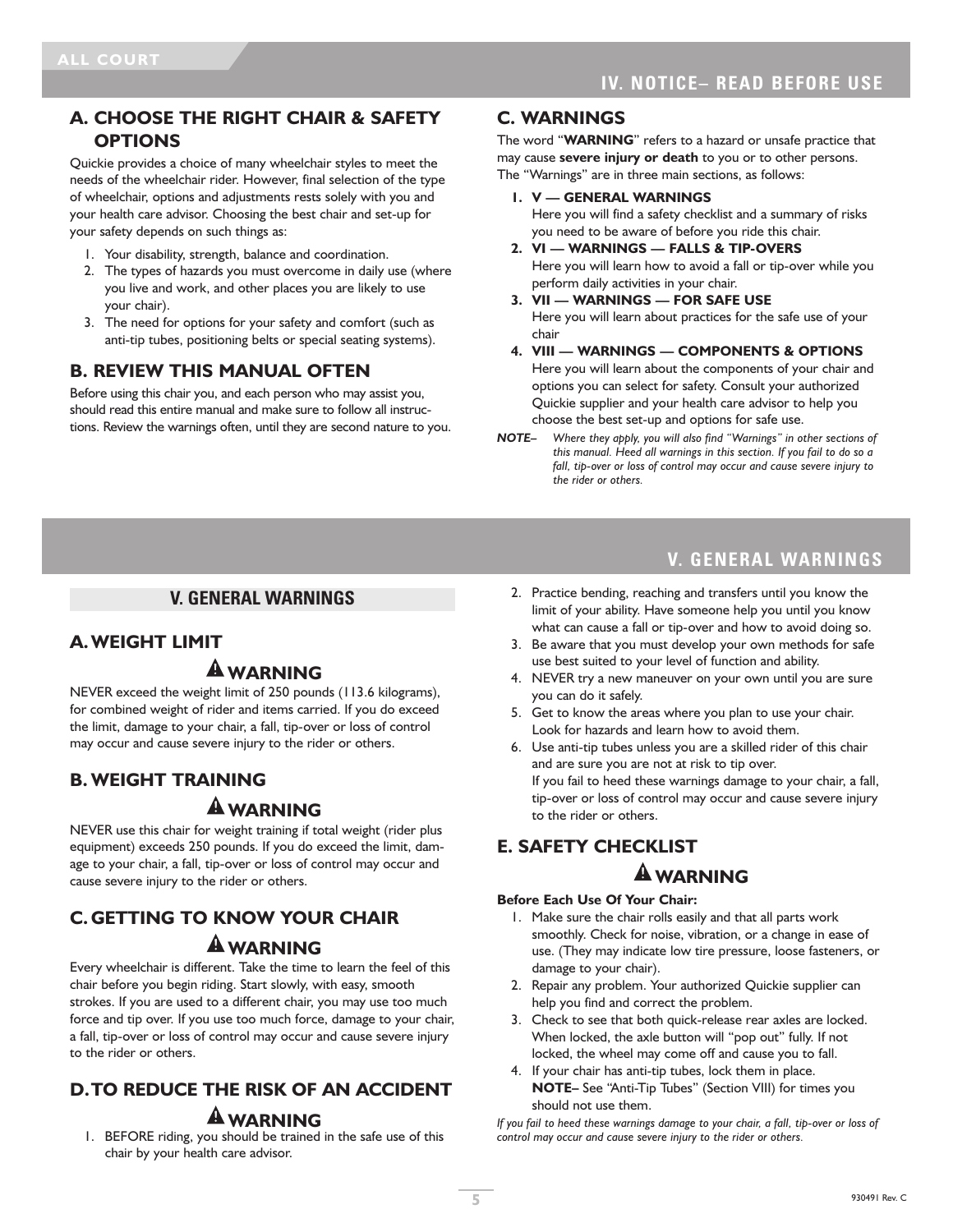# **F. CHANGES & ADJUSTMENTS**

### **WARNING**

- 1. If you modify or adjust this chair, it may increase the risk of a tip-over UNLESS you make other changes as well.
- 2. Consult your authorized Quickie supplier BEFORE you modify or adjust your chair.
- 3. We recommend that you use anti-tip tubes until you adapt to the change, and are sure you are not at risk to tip over.
- 4. Unauthorized modifications or use of parts not supplied or approved by Sunrise may change the chair structure. This will void the warranty and may cause a safety hazard.

*If you fail to heed these warnings damage to your chair, a fall, tip-over or loss of control may occur and cause severe injury to the rider or others.*

# **G.ENVIRONMENTAL CONDITIONS**

### **WARNING**

- 1. Use extra care if you must ride your chair on a wet or slick surface. If you are in doubt, ask for help.
- 2. Contact with water or excess moisture may cause your chair to rust or corrode. This could cause your chair to fail.
	- a. Do not use your chair in a shower, pool or other body of water. The chair tubing and parts are not water-tight and may rust or corrode from the inside.
	- b. Avoid excess moisture (for example, do not leave your chair in a damp bathroom while taking a shower).
	- c. Dry your chair as soon as you can if it gets wet, or if you use water to clean it.

*If you fail to heed these warnings damage to your chair, a fall, tip-over or loss of control may occur and cause severe injury to the rider or others.*

# **H. TERRAIN**

# **WARNING**

- 1. Your chair is designed for use on firm, even surfaces such as concrete, asphalt and indoor floors and carpeting.
- 2. Do not operate your chair in sand, loose soil or over rough terrain. This may damage wheels or axles, or loosen fasteners of your chair.

*If you fail to heed these warnings damage to your chair, a fall, tip-over or loss of control may occur and cause severe injury to the rider or others.*

# **I. STREET USE**

# **WARNING**

In most states, wheelchairs are not legal for use on public roads. Be alert to the danger of motor vehicles on roads or in parking lots.

- 1. At night, or when lighting is poor, use reflective tape on your chair and clothing.
- 2. Due to your low position, it may be hard for drivers to see you. Make eye contact with drivers before you go forward. When in doubt, yield until you are sure it is safe.

*If you fail to heed these warnings damage to your chair, a fall, tip-over or loss of control may occur and cause severe injury to the rider or others.*

# **J. MOTOR VEHICLE SAFETY**

# **WARNING**

**Quickie wheelchairs do not meet federal standards for motor vehicle seating.**

- 1. NEVER let anyone sit in this chair while in a moving vehicle. a. ALWAYS move the rider to an approved vehicle seat.
	- b. ALWAYS secure the rider with proper motor vehicle restraints.
- 2. In an accident or sudden stop the rider may be thrown from the chair. Wheelchair seat belts will not prevent this, and further injury may result from the belts or straps.
- 3. NEVER transport this chair in the front seat of a vehicle. It may shift and interfere with the driver.
- 4. ALWAYS secure this chair so that it cannot roll or shift.
- 5. Do not use any chair that has been involved in a motor vehicle accident.

*If you fail to heed these warnings damage to your chair, a fall, tip-over or loss of control may occur and cause severe injury to the rider or others.*

# **K. WHEN YOU NEED HELP**

# **WARNING**

#### **For The Rider:**

Make sure that each person who helps you reads and follows all warnings and instructions that apply.

#### **For Attendants:**

- 1. Work with the rider's doctor, nurse or therapist to learn safe methods best suited to your abilities and those of the rider.
- 2. Tell the rider what you plan to do, and explain what you expect the rider to do. This will put the rider at ease and reduce the risk of an accident.
- 3. Make sure the chair has push handles. They provide secure points for you to hold the rear of the chair to prevent a fall or tip-over. Check to make sure push handle grips will not rotate or slip off.
- 4. To prevent injury to your back, use good posture and proper body mechanics. When you lift or support the rider or tilt the chair, bend your knees slightly and keep your back as upright and straight as you can.
- 5. Remind the rider to lean back when you tilt the chair backward.
- 6. When you descend a curb or single step, slowly lower the chair in one easy movement. Do not let the chair drop the last few inches to the ground. This may damage the chair or injure the rider.
- 7. To avoid tripping, unlock and rotate anti-tip tubes up, out of the way. ALWAYS lock the rear wheels, and lock anti-tip tubes in place if you must leave the rider alone, even for a moment. This will reduce the risk of a tip-over or loss of control of the chair.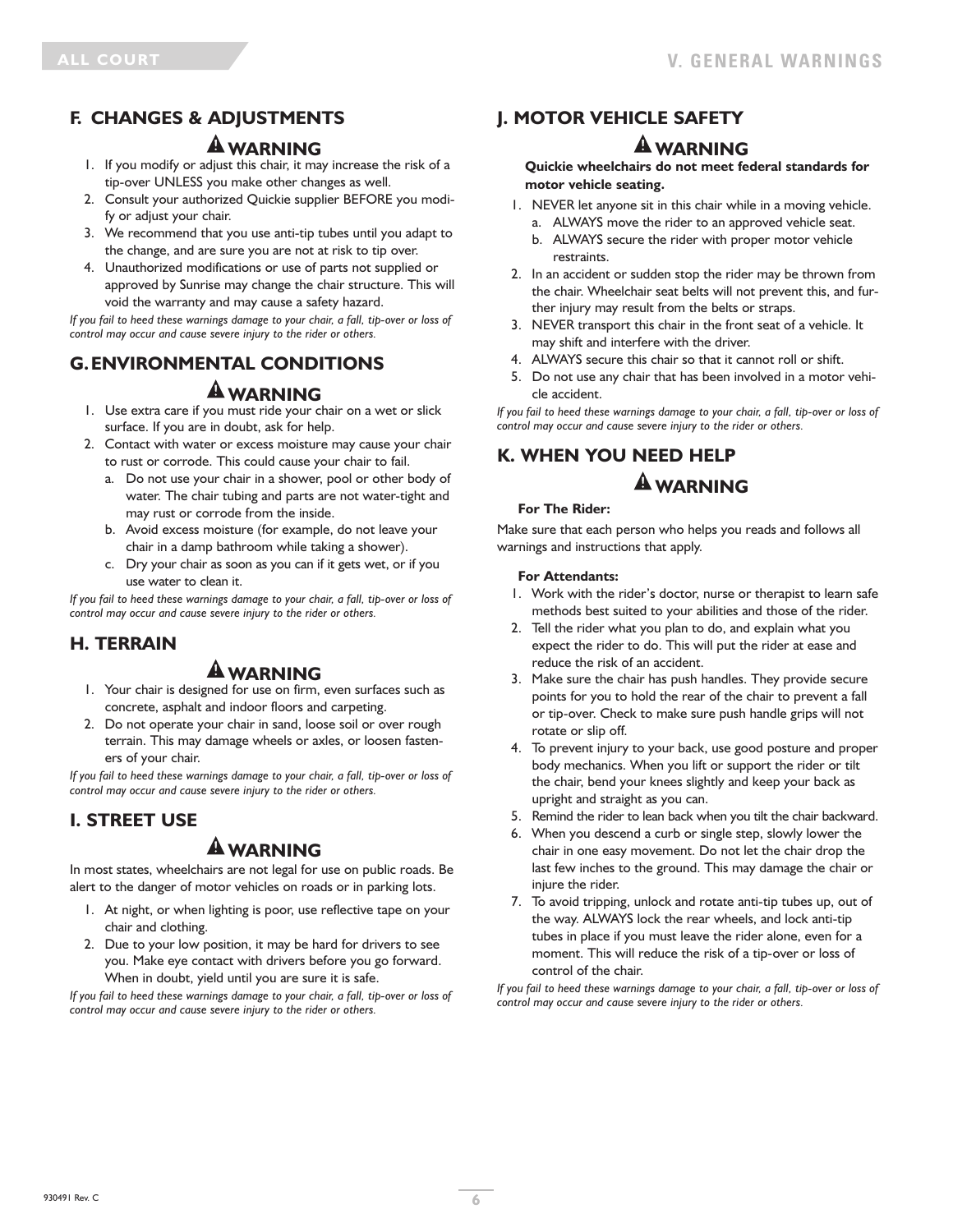# **VI. WARNINGS: FALLS & TIP-OVERS**

### **VI. WARNINGS: FALLS & TIP-OVERS**

### **A. CENTER OF BALANCE**

# **WARNING**

**The point where this chair will tip forward, back, or to the side depends on its center of balance and stability. How your chair is set up, the options you select and the changes you make may affect the risk of a fall or tip-over.**

- 1. The most important adjustment is the position of the rear wheels.
	- a. The more you move your seat back, the more likely your chair will tip over backward.
- 2. The Center Of Balance Is Also Affected By:
	- a. A change in the set-up of your chair, including:
		- The distance between the rear wheels.
		- The amount of rear wheel camber.
		- The seat height and seat angle.
		- Backrest angle.
	- b. A change in your body position, posture or weight distribution.
	- c. Riding your chair on a ramp or slope.
	- d. The use of a back pack or other options and the amount of added weight.
- 3. To Reduce The Risk Of An Accident:
	- a. Consult your doctor, nurse or therapist to find out what axle and caster position is best for you.
	- b. Consult your authorized Quickie supplier BEFORE you modify or adjust this chair. Be aware that you may need to make other changes to correct the center of balance.
	- c. Have someone help you until you know the balance points of your chair and how to avoid a tip-over.
	- d. Use anti-tip tubes.

*If you fail to heed these warnings damage to your chair, a fall, tip-over or loss of control may occur and cause severe injury to the rider or others.*

# **B. DRESSING OR CHANGING CLOTHES**

# **WARNING**

Your weight may shift if you dress or change clothes while seated in this chair.

To reduce the risk of a fall or tip-over:

- 1. Rotate the front casters until they are as far forward as possible. This makes the chair more stable.
- 2. Lock anti-tip tubes in place. (If your chair does not have antitip tubes, back it up against a wall and lock both rear wheels).

*If you fail to heed these warnings damage to your chair, a fall, tip-over or loss of control may occur and cause severe injury to the rider or others.*

# **C.WHEELIES**

# **WARNING**

**Doing a "wheelie" means: balancing on the rear wheels of your chair, while the front casters are in the air. It is dangerous to do a "wheelie" as a fall or tip-over may occur. However, if you do it safely, a "wheelie" can help you overcome curbs and obstacles.**

1. Consult your doctor, nurse or therapist to find out if you are a good candidate to learn to do a "wheelie."

2. Do not attempt a "wheelie" UNLESS you are a skilled rider of this chair or you have help.

*NOTE– See Section VII-A for steps to learn to do a "wheelie."*

*If you fail to heed these warnings damage to your chair, a fall, tip-over or loss of control may occur and cause severe injury to the rider or others.*

### **D.OBSTACLES**

# **WARNING**

**Obstacles and road hazards (such as potholes and broken pavement) can damage your chair and may cause a fall, tip-over or loss of control.**

#### **To avoid these risks:**

- 1. Keep a lookout for danger scan the area well ahead of your chair as you ride.
- 2. Make sure the floor areas where you live and work are level and free of obstacles.
- 3. Remove or cover threshold strips between rooms.
- 4. Install a ramp at entry or exit doors. Make sure there is not a drop off at the bottom of the ramp.
- 5. To Help Correct Your Center Of Balance:
	- a. Lean your upper body FORWARD slightly as you go UP over an obstacle.
	- b. Press your upper body BACKWARD as you go DOWN from a higher to a lower level.
- 6. If your chair has anti-tip tubes, lock them in place before you go UP over an obstacle.
- 7. Keep both of your hands on the handrims as you go over an obstacle.
- 8. Never push or pull on an object (such as furniture or a doorjamb) to propel your chair.

*If you fail to heed these warnings damage to your chair, a fall, tip-over or loss of control may occur and cause severe injury to the rider or others.*

# **E. REACHING OR LEANING**

# **WARNING**

**If you reach or lean it will affect the center of balance of your chair. This may cause you to fall or tip over. When in doubt, ask for help or use a device to extend your reach.**

- 1. NEVER reach or lean if you must shift your weight sideways or rise up off the seat.
- 2. NEVER reach or lean if you must move forward in your seat to do so. Always keep your buttocks in contact with the backrest.
- 3. NEVER reach with both hands (you may not be able to catch yourself to prevent a fall if the chair tips).
- 4. NEVER reach or lean to the rear unless your chair has anti-tip tubes locked in place.
- 5. DO NOT reach or lean over the top of the seat back. This may damage one or both backrest tubes and cause you to fall.
- 6. If You Must Reach Or Lean:
	- a. Do not lock the rear wheels. This creates a tip point and makes a fall or tip-over more likely.
	- b. Do not put pressure on the footrests.
- **NOTE–** Leaning forward puts pressure on the footrests and may cause the chair to tip if you lean too far.
	- c. Move your chair as close as you can to the object you wish to reach.
	- d. Do not try to pick up an object from the floor by reaching down between your knees. You are less likely to tip if you reach to the side of your chair.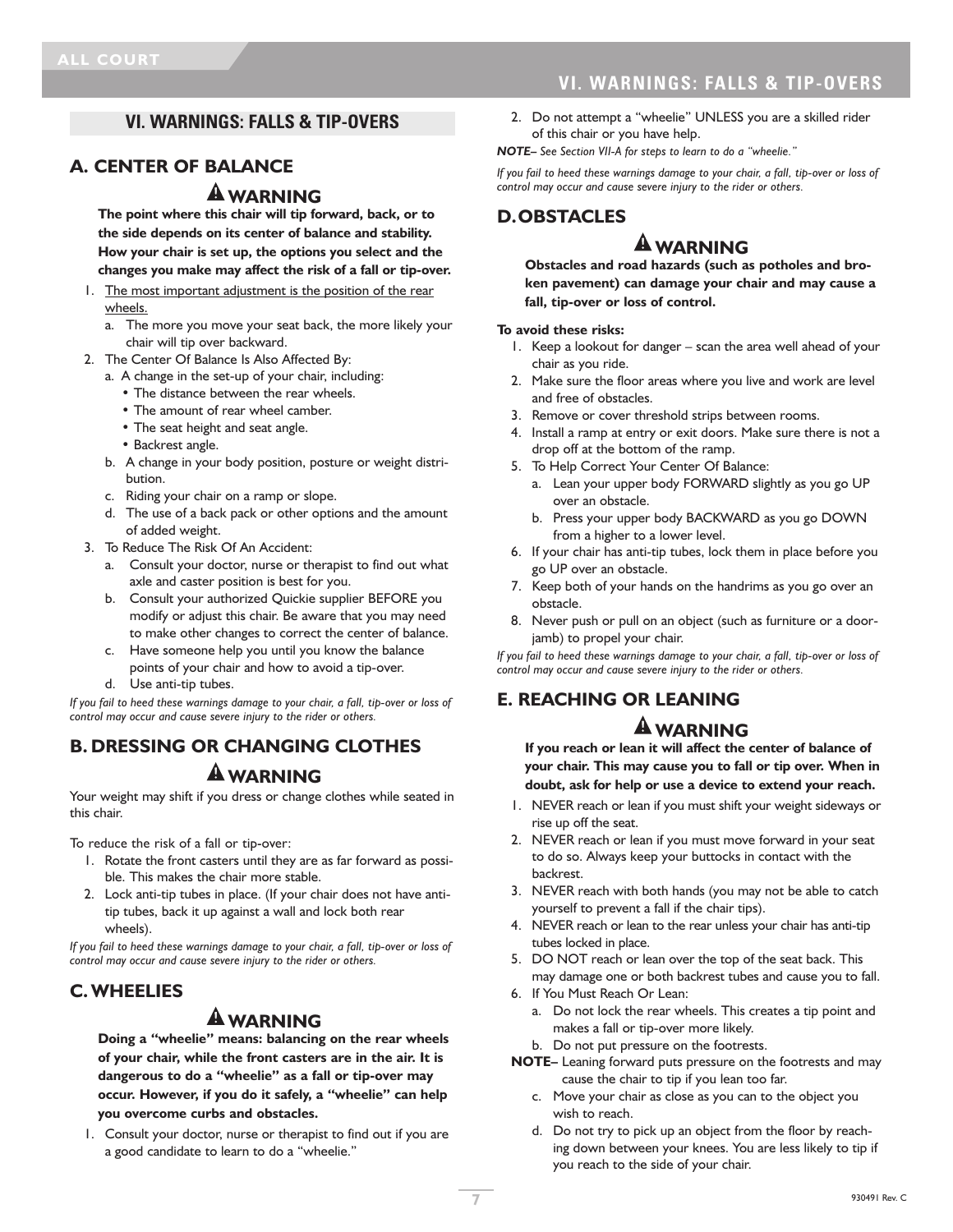- e. Rotate the front casters until they are as far forward as possible. This makes the chair more stable.
- **NOTE–** To do this: Move your chair past the object you want to reach, then back up alongside it. Backing up will rotate the casters forward.
	- f. Firmly grasp a rear wheel or an armrest with one hand. This will help to prevent a fall if the chair tips.

*If you fail to heed these warnings damage to your chair, a fall, tip-over or loss of control may occur and cause severe injury to the rider or others.*

### **F. MOVING BACKWARD WARNING**

**Use extra care when you move your chair backward. Your chair is most stable when you propel yourself forward. You may lose control or tip over if one of the rear wheels hits an object and stops rolling.**

- 1. Propel your chair slowly and smoothly.
- 2. If your chair has anti-tip tubes, make sure to lock them in place.
- 3. Stop often and check to be sure your path is clear.

*If you fail to heed these warnings damage to your chair, a fall, tip-over or loss of control may occur and cause severe injury to the rider or others.*

# **G. RAMPS, SLOPES & SIDEHILLS WARNING**

**Riding on a slope, which includes a ramp or sidehill, will change the center of balance of your chair. Your chair is less stable when it is at an angle. Anti-tip tubes may not prevent a fall or tip-over.**

- 1. Do not use your chair on a slope steeper than 10%. (A 10% slope means: one foot in elevation for every ten feet of slope length.)
- 2. Always go as straight up and as straight down as you can. (Do not "cut the corner" on a slope or ramp.)
- 3. Do not turn or change direction on a slope.
- 4. Always stay in the CENTER of the ramp. Make sure ramp is wide enough that you are not at risk that a wheel may fall over the edge.
- 5. Do not stop on a steep slope. If you stop, you may lose control of your chair.
- 6. NEVER use rear wheel locks to try to slow or stop your chair. This is likely to cause your chair to veer out of control.
- 7. Beware Of:
	- a. Wet or slippery surfaces.
	- b. A change in grade on a slope (or a lip, bump or depression). These may cause a fall or tip-over.
	- c. A drop-off at the bottom of a slope. A drop-off of as small as 3/4 inch can stop a front caster and cause the chair to tip forward.
- 8. To Reduce The Risk Of A Fall Or Tip-Over:
	- a. Lean or press your body UPHILL. This will help adjust for the change in the center of balance caused by the slope or side hill.
	- b. Keep pressure on the handrims to control your speed on a down slope.
		- If you go too fast you may lose control.
	- c. Ask for help any time you are in doubt.
- 9. Ramps At Home & Work For your safety, ramps at home and work must meet all legal requirements for your area. We recommend:
	- a. Width. At least four feet wide.
	- b. Guardrails. To reduce the risk of a fall, sides of ramp must

have guardrails (or raised borders at least three inches high).

- c. Slope. Not more than a 10% grade.
- d. Surface. Flat and even, with a thin carpet or other non-skid material. (Make sure there is no lip, bump or depression.)
- e. Bracing. Ramp must be STURDY. You may need bracing so ramp does not "bow" when you ride on it.
- f. Avoid A Drop Off. You may need a section at the top or bottom to smooth out the transition.

*If you fail to heed these warnings damage to your chair, a fall, tip-over or loss of control may occur and cause severe injury to the rider or others.*

# **H. TRANSFER**

# **WARNING**

**It is dangerous to transfer on your own. It requires good balance and agility. Be aware that there is a point during every transfer when the wheelchair seat is not below you. To Avoid A Fall:**

- 1. Work with your health care advisor to learn safe methods.
	- a. Learn how to position your body and how to support yourself during a transfer.
	- b. Have someone help you until you know how to do a safe transfer on your own.
- 2. Lock the rear wheels before you transfer. This keeps the rear wheels from rolling.

**NOTE–** This will NOT keep your chair from sliding away from you or tipping.

- 3. Make sure to keep pneumatic tires properly inflated. Low tire pressure may allow the rear wheel locks to slip.
- 4. Move your chair as close as you can to the seat you are transferring to. If possible, use a transfer board.
- 5. Rotate the front casters until they are as far forward as possible.
- 6. If you can, remove or swing footrests out of the way.
	- a. Make sure your feet do not catch in the space between the footrests.
	- b. Avoid putting weight on the footrests as this may cause the chair to tip.
- 7. Make sure armrests are out of the way and do not interfere.
- 8. Transfer as far back onto the seat surface as you can. This will reduce the risk that the chair will tip or move away from you.

*If you fail to heed these warnings damage to your chair, a fall, tip-over or loss of control may occur and cause severe injury to the rider or others.*

### **I. CURBS & STEPS**

### **WARNING**

- 1. Each person who helps you should read and follow the warnings "For Safe Use" (Section VII).
- 2. Do not try to climb or descend a curb or step alone UNLESS you are a skilled rider of this chair and:
	- a. You can safely do a "wheelie"; and
	- b. You are sure you have the strength and balance to do so.
- 3. Unlock and rotate anti-tip tubes up, out of the way, so they do not interfere.
- 4. Do not try to climb a high curb or step (more than 4 inches high) UNLESS you have help. Doing so may cause your chair to exceed its balance point and tip over.
- 5. Go straight up and straight down a curb or step. If you climb or descend at an angle, a fall or tip-over is likely.
- 6. Be aware that the impact of dropping down from a curb or step can damage your chair or loosen fasteners.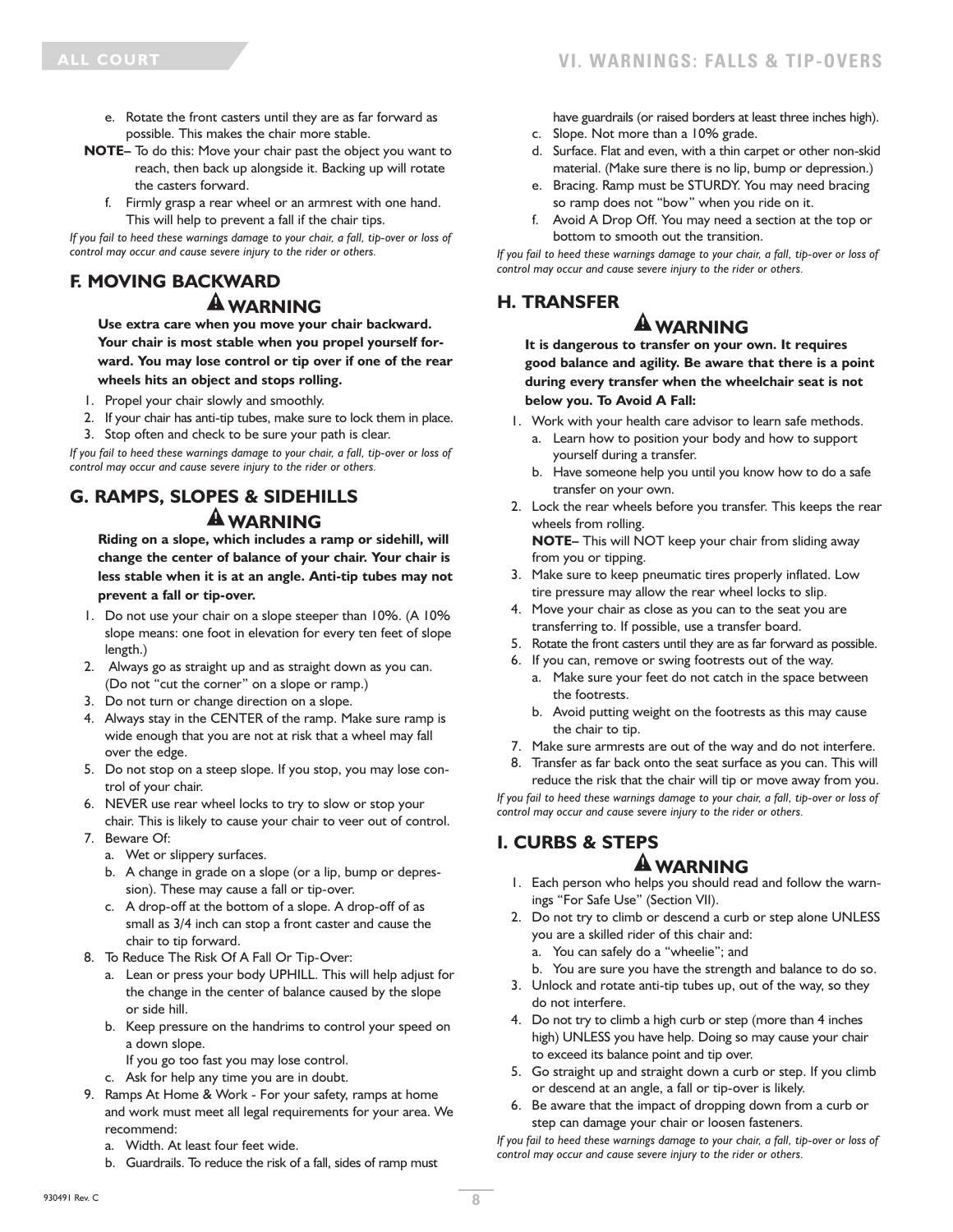# **J. STAIRS**

# **WARNING**

- 1. NEVER use this chair on stairs UNLESS you have someone to help you. Doing so is likely to cause a fall or tip-over.
- 2. Persons who help you should read and follow the warnings "For Attendants" (Section V-K) and "For Safe Use" (Section VII).

*If you fail to heed these warnings damage to your chair, a fall, tip-over or loss of control may occur and cause severe injury to the rider or others.*

# **K. ESCALATORS**

# **WARNING**

#### **NEVER use this chair on an escalator, even with an attendant. If you do, a fall or tip-over is likely.**

*If you fail to heed these warnings damage to your chair, a fall, tip-over or loss of control may occur and cause severe injury to the rider or others.*

### **VII. WARNINGS FOR SAFE USE**

# **WARNING**

**Before you assist a rider, be sure to read the warnings "For Attendants" (Section V.-K) and follow all instructions that apply. Be aware that you will need to learn safe methods best suited to your abilities.**

# **A.LEARNING TO DO A "WHEELIE" WARNING**

**Follow these steps to help the rider learn to do a "wheelie":**

- 1. Read and follow the warnings for "WHEELIES" (Section VI-C). 2. Stand at the rear of the chair. You must be able to move with the chair to prevent a tip-over.
- 3. Keep your hands BENEATH the push handles, ready to catch the rider if the chair tips back.
- 4. When you are ready, have the rider place his or her hands on the forward part of the handrims.
- 5. Have the rider make a quick BACKWARD movement of the rear wheels, quickly followed by a hard FORWARD thrust. (This will tilt the chair up on the balance point of the rear wheels.)
- 6. Have the rider make small movements of the handrims to stay in balance.

*If you fail to heed these warnings damage to your chair, a fall, tip-over or loss of control may occur and cause severe injury to the rider or others.*

# **B. DESCENDING A CURB OR SINGLE STEP WARNING**

#### **Follow these steps to help a rider descend a curb or single step going BACKWARD:**

- 1. Stay at the rear of the chair.
- 2. Several feet before your reach the edge of the curb or step, turn the chair around and pull it backward.
- 3. While looking over your shoulder, carefully step back until you are off the curb or stair and standing on the lower level.
- 4. Pull the chair toward you until the rear wheels reach the edge of the curb or step. Then allow the rear wheels to slowly roll down onto the lower level.
- 5. When the rear wheels are safely on the lower level, tilt the chair back to its balance point. This will lift the front casters off the curb or step.
- 6. Keep the chair in balance and take small steps backward. Turn the chair around and gently lower front casters to the ground.

*If you fail to heed these warnings damage to your chair, a fall, tip-over or loss of control may occur and cause severe injury to the rider or others.*

# **VII. WARNINGS FOR SAFE USE**

# **C. CLIMBING A CURB OR SINGLE STEP WARNING**

#### **Follow these steps to help the rider climb a curb or single step going FORWARD:**

- 1. Stay behind the chair.
- 2. Face the curb and tilt the chair up on the rear wheels so that the front casters clear the curb or step.
- 3. Move forward, placing the front casters on the upper level as soon as you are sure they are past the edge.
- 4. Continue forward until the rear wheels contact the face of the curb or step. Lift and roll the rear wheels to the upper level.

*If you fail to heed these warnings damage to your chair, a fall, tip-over or loss of control may occur and cause severe injury to the rider or others.*

# **D. CLIMBING STAIRS**

# **WARNING**

- 1. Use at least two attendants to move a chair and rider up stairs.
- 2. Move the chair and rider BACKWARD up the stairs.
- 3. The person at the rear is in control. He or she tilts the chair back to its balance point.
- 4. A second attendant at the front firmly grasps a non-detachable part of the front frame and lifts the chair up and over one stair at a time.
- 5. The attendants move to the next stair up. Repeat for each stair, until you reach the landing.

*If you fail to heed these warnings damage to your chair, a fall, tip-over or loss of control may occur and cause severe injury to the rider or others.*

# **E. DESCENDING STAIRS**

# **WARNING**

- 1. Use at least two attendants to move a chair and rider down stairs.
- 2. Move the chair and rider FORWARD down the stairs.
- 3. The person at the rear is in control. He or she tilts the chair to the balance point of the rear wheels and rolls it to the edge of the top step.
- 4. A second attendant stands on the third step from the top and grasps the chair frame. He or she lowers the chair one step at a time by letting the rear wheels roll over the stair edge.
- 5. The attendants move to the next stair down. Repeat for each stair, until you reach the landing.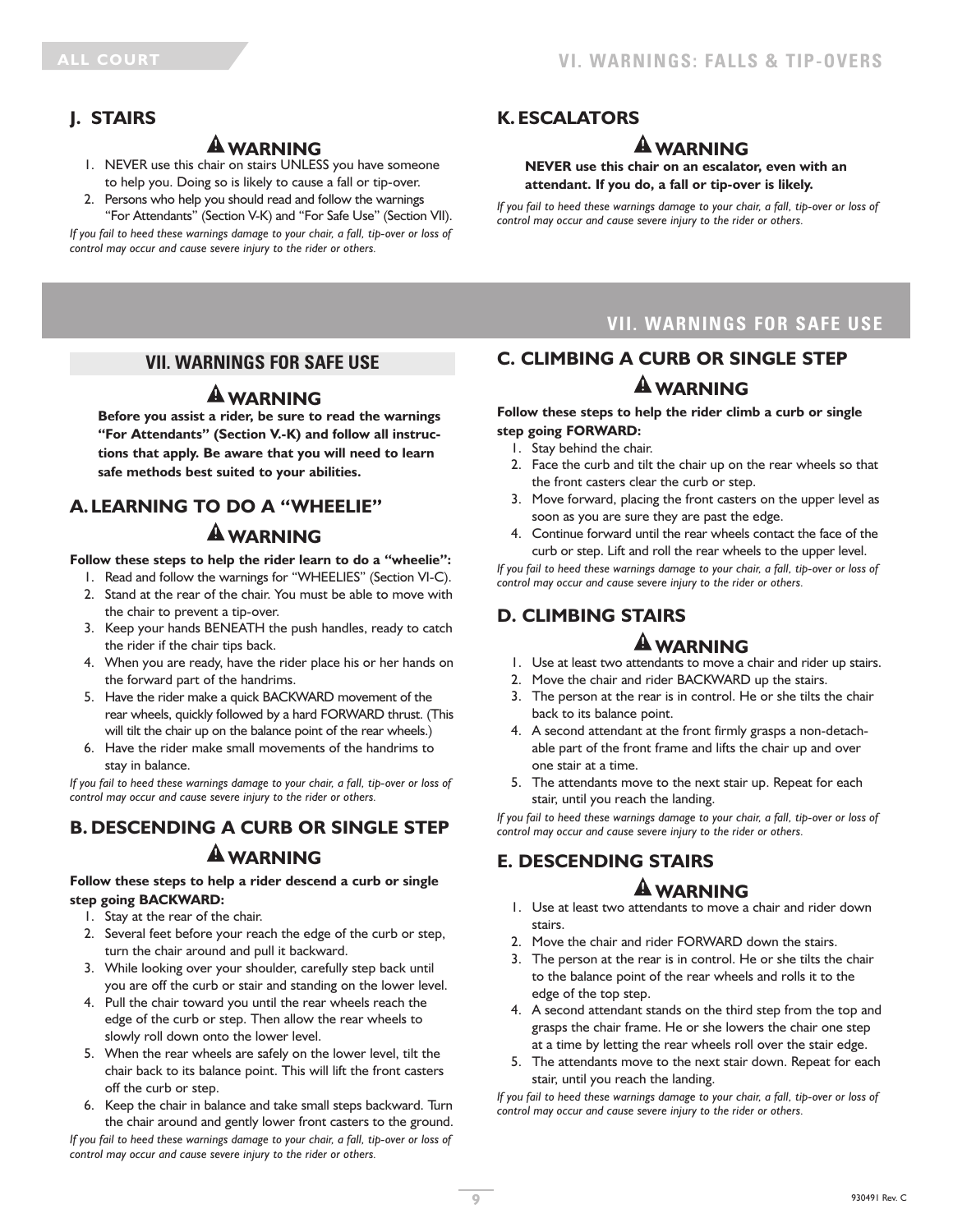# **F. MAINTENANCE**

# **WARNING**

- 1. Inspect and maintain this chair strictly per chart.
- 2. If you detect a problem, make sure to service or repair the chair before use.
- 3. At least once a year, have a complete inspection, safety check and service of your chair made by an authorized Quickie supplier.

*If you fail to heed these warnings damage to your chair, a fall, tip-over or loss of control may occur and cause severe injury to the rider or others. For additional maintenance information see Section XII: Maintenance.*

### **VIII. WARNINGS: COMPONENTS AND OPTIONS**

# **A. ANTI-TIP TUBES (OPTIONAL)**

# **WARNING**

**Anti-tip tubes can help keep your chair from tipping over backward in most normal conditions.**

- 1. Sunrise Recommends Use Of Anti-Tip Tubes:
	- a. UNLESS you are a skilled rider of this chair and are sure you are not at risk to tip over.
	- b. Each time you modify or adjust your chair. The change may make it easier to tip backward. Use anti-tip tubes until you adapt to the change and are sure you are not at risk to tip over.
- 2. When locked in place (in the "down" position) anti-tip tubes should be BETWEEN 1 1/2 to 2 inches off the ground.
	- a. If set too HIGH, they may not prevent a tip-over.
	- b. If set too LOW, they may "hang up" on obstacles you can expect in normal use. If this occurs, you may fall or your chair may tip over.
- 3. Keep Anti-Tip Tubes Locked In Place UNLESS:
	- a. You have an attendant; or
	- b. You have to climb or descend a curb, or overcome an obstacle and can safely do so without them. At these times, make sure anti-tip tubes are up, out of the way.

*If you fail to heed these warnings damage to your chair, a fall, tip-over or loss of control may occur and cause severe injury to the rider or others.*

# **B. ARMRESTS**

# **WARNING**

**Armrests detach and will not bear the weight of this chair.**

1. NEVER lift this chair by its armrests. They may come loose or break.

2. Lift this chair only by non-detachable parts of the main frame. *If you fail to heed these warnings damage to your chair, a fall, tip-over or loss of control may occur and cause severe injury to the rider or others.*

# **VIII. WARNINGS: COMPONENTS & OPTIONS**

### **C. CUSHIONS & SLING SEATS**

### **WARNING**

- 1. Quickie sling seats and standard foam cushions are not designed for the relief of pressure.
- 2. If you suffer from pressure sores, or if you are at risk that they will occur, you may need a special seat system or a device to control your posture. Consult your doctor, nurse or therapist to find out if you need such a device for your well-being.

*If you fail to heed these warnings damage to your chair, a fall, tip-over or loss of control may occur and cause severe injury to the rider or others.*

# **D. FASTENERS**

# **WARNING**

**Many of the screws, bolts and nuts on this chair are special high-strength fasteners. Use of improper fasteners may cause your chair to fail.**

- 1. ONLY use fasteners provided by an authorized Quickie supplier (or ones of the same type and strength, as indicated by the markings on the heads).
- 2. Over- or under-tightened fasteners may fail or cause damage to chair parts.
- 3. If bolts or screws become loose, tighten them as soon as you can.

*If you fail to heed these warnings damage to your chair, a fall, tip-over or loss of control may occur and cause severe injury to the rider or others.*

# **E. FOOTRESTS**

# **WARNING**

1. At the lowest point, footrests should be AT LEAST 2 1/2 INCHES off the ground. If set too LOW, they may "hang up" on obstacles you can expect to find in normal use. This may cause the chair to stop suddenly and tip forward.

- 2. To Avoid A Trip Or Fall When You Transfer:
	- a. Make sure your feet do not "hang up" or get caught in the space between the footrests.
	- b. Avoid putting weight on the footrests, as the chair may tip forward.
- 3. NEVER lift this chair by the footrests. Footrests detach and will not bear the weight of this chair. Lift this chair only by nondetachable parts of the main frame.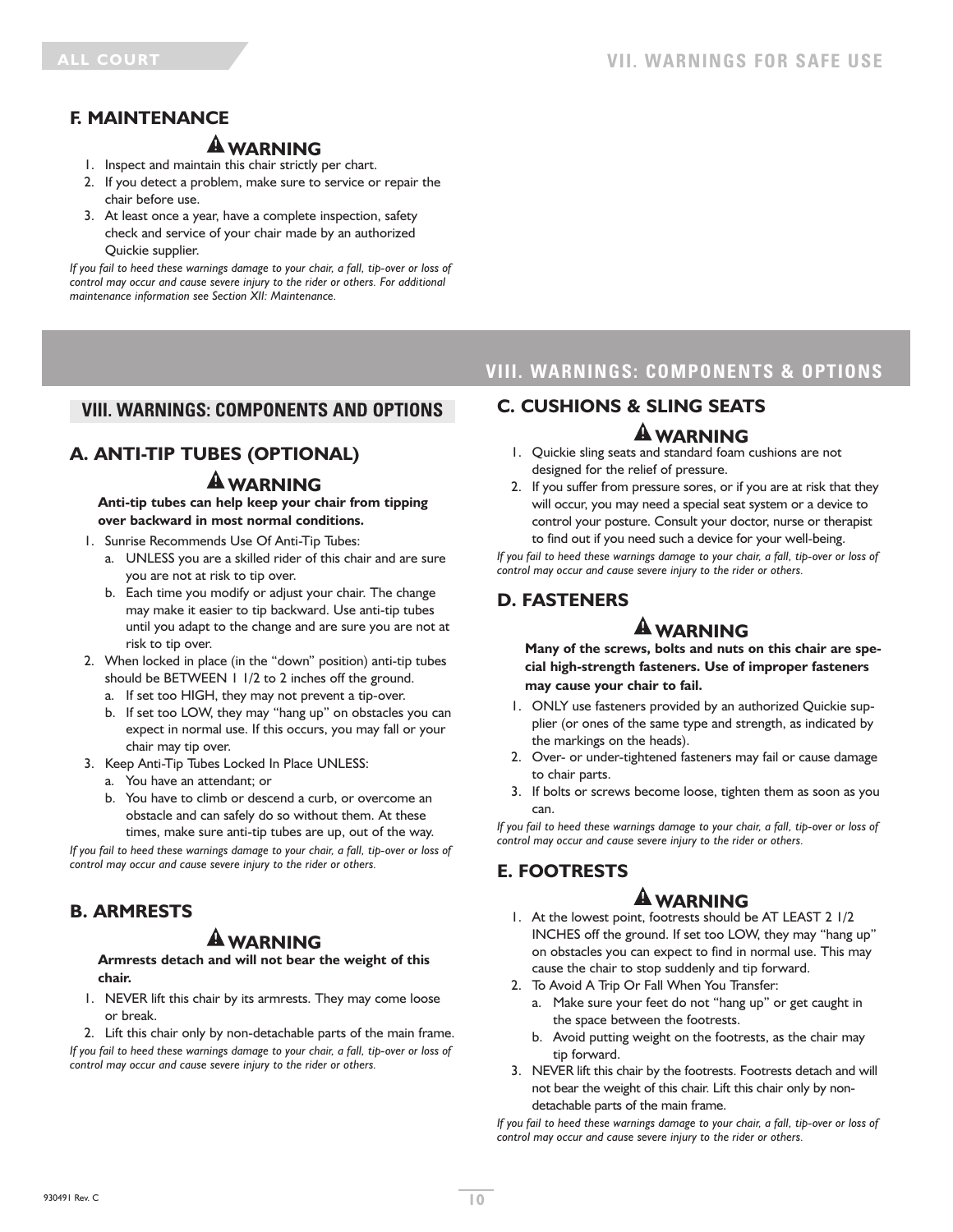# **F. PNEUMATIC TIRES**

# **WARNING**

**Proper inflation extends the life of your tires and makes your chair easier to use.**

- 1. Do not use this chair if any of the tires is under- or overinflated. Check weekly for proper inflation level, as listed on the tire sidewall.
- 2. Low pressure in a rear tire may cause the wheel lock on that side to slip and allow the wheel to turn when you do not expect it.
- 3. Low pressure in any of the tires may cause the chair to veer to one side and result in a loss of control.
- 4. Over-inflated tires may burst.

*If you fail to heed these warnings damage to your chair, a fall, tip-over or loss of control may occur and cause severe injury to the rider or others.*

# **G.POSITIONING BELTS (OPTIONAL) WARNING**

**Use positioning belts ONLY to help support the rider's posture. Improper use of these belts may cause severe injury to or death of the rider.**

- 1. Make sure the rider does not slide down in the wheelchair seat. If this occurs, the rider may suffer chest compression or suffocate due to pressure from the belts.
- 2. The belts must be snug, but must not be so tight that they interfere with breathing. You should be able to slide your open hand, flat, between the belt and the rider.
- 3. A pelvic wedge or a similar device can help keep the rider from sliding down in the seat. Consult with the rider's doctor, nurse or therapist to find out if the rider needs such a device.
- 4. Use positioning belts only with a rider who can cooperate. Make sure the rider can easily remove the belts in an emergency.
- 5. NEVER Use Positioning Belts:
	- a. As a patient restraint. A restraint requires a doctor's order.
	- b. On a rider who is comatose or agitated.
	- c. As a motor vehicle restraint. In an accident or sudden stop the rider may be thrown from the chair. Wheelchair seat belts will not prevent this, and further injury may result from the belts or straps.

*If you fail to heed these warnings damage to your chair, a fall, tip-over or loss of control may occur and cause severe injury to the rider or others.*

# **H. POWER DRIVE**

# **WARNING**

**Do not install a power drive on any Quickie wheelchair. If you do:**

- 1. It will affect the center of balance of your chair and may cause a fall or tip-over.
- 2. It will alter the frame and void the warranty.

*If you fail to heed these warnings damage to your chair, a fall, tip-over or loss of control may occur and cause severe injury to the rider or others.*

# **I. PUSH HANDLES (OPTIONAL)**

### **WARNING**

**When you have an attendant, make sure that this chair has push handles.**

1. Push handles provide secure points for an attendant to hold the rear of this chair to prevent a fall or tip-over. Make sure to use push handles when you have an attendant.

2. Check to make sure push handle grips will not rotate or slip off. *If you fail to heed these warnings damage to your chair, a fall, tip-over or loss of control may occur and cause severe injury to the rider or others.*

# **J. QUICK-RELEASE AXLES**

# **WARNING**

- 1. Do not use this chair UNLESS you are sure that both quickrelease rear axles are locked. An unlocked axle may come off during use and cause a fall.
- 2. An axle is not locked until the quick-release button pops out fully. An unlocked axle may come off during use, resulting in a fall, tip-over or loss of control and cause severe injury to the rider or others.

*If you fail to heed these warnings damage to your chair, a fall, tip-over or loss of control may occur and cause severe injury to the rider or others.*

# **K. REAR WHEELS**

# **WARNING**

**A change in set-up of the rear wheels will affect the center of balance of your chair.**

- 1. The farther you move the rear axles FORWARD, the more likely it is that your chair will tip over backward.
- 2. Consult your doctor, nurse or therapist to find the best rear axle set-up for your chair. Do not change the set-up UNLESS you are sure you are not at risk to tip over.
- 3. Adjust the rear wheel locks after you make any change to the rear axles.
	- a. If you fail to do so, the locks may not work.
	- b. Make sure lock arms embed in tires at least 1/8 inch when locked.

*If you fail to heed these warnings damage to your chair, a fall, tip-over or loss of control may occur and cause severe injury to the rider or others.*

# **L. REAR WHEEL LOCKS**

# **WARNING**

**Rear wheel locks are NOT designed to slow or stop a moving wheelchair. Use them only to keep the rear wheels from rolling when your chair is at a complete stop.**

- 1. NEVER use rear wheel locks to try to slow or stop your chair when it is moving. Doing so may cause you to veer out of control.
- 2. To keep the rear wheels from rolling, always set both rear wheel locks when you transfer to or from your chair.
- 3. Low pressure in a rear tire may cause the wheel lock on that side to slip and may allow the wheel to turn when you do not expect it.
- 4. Make sure lock arms embed in tires at least 1/8 inch when locked. If you fail to do so, the locks may not work.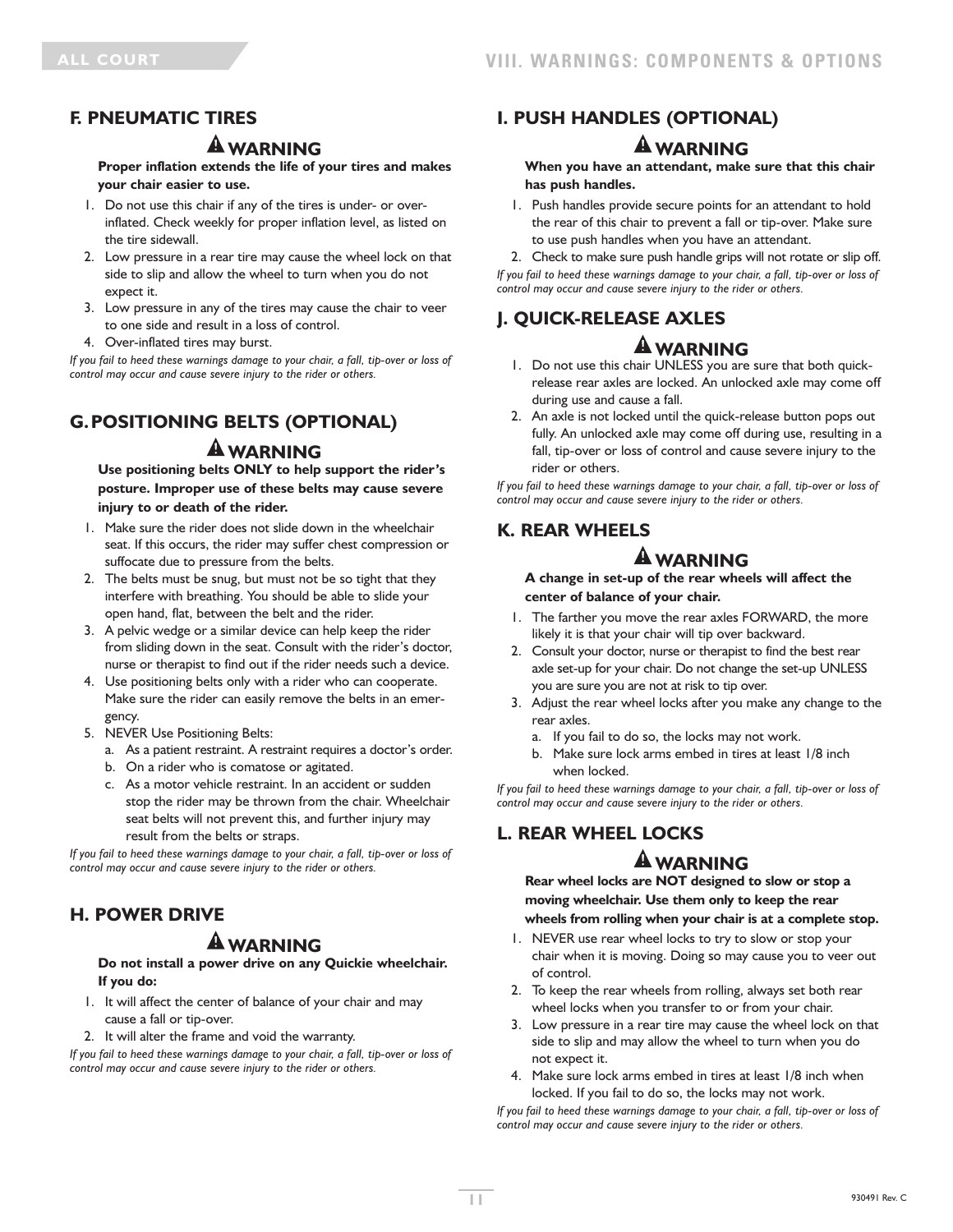# **M. MODIFIED SEAT SYSTEMS**

### **WARNING**

**Use of a seat system not approved by Sunrise may alter the center of balance of this chair. This may cause the chair to tip over.**

- 1. Do not change the seat system of your chair UNLESS you consult your authorized Quickie supplier first.
- 2. Use of a seat system not approved by Sunrise may affect the folding mechanism of this chair.
- 3. Use of a seating system not provided by Sunrise is prohibited for transit use.

*If you fail to heed these warnings damage to your chair, a fall, tip-over or loss of control may occur and cause severe injury to the rider or others.*

# **N. UPHOLSTERY FABRIC**

# **WARNING**

- 1. Replace worn or torn fabric of seat and seat back as soon as you can. If you fail to do so, the seat may fail.
- 2. Sling fabric will weaken with age and use. Look for fraying or thin spots, or stretching of fabrics at rivet holes.
- 3. "Dropping down" into your chair will weaken fabric and result in the need to inspect and replace the seat more often.
- 4. Be aware that laundering or excess moisture will reduce flame retardation of the fabric.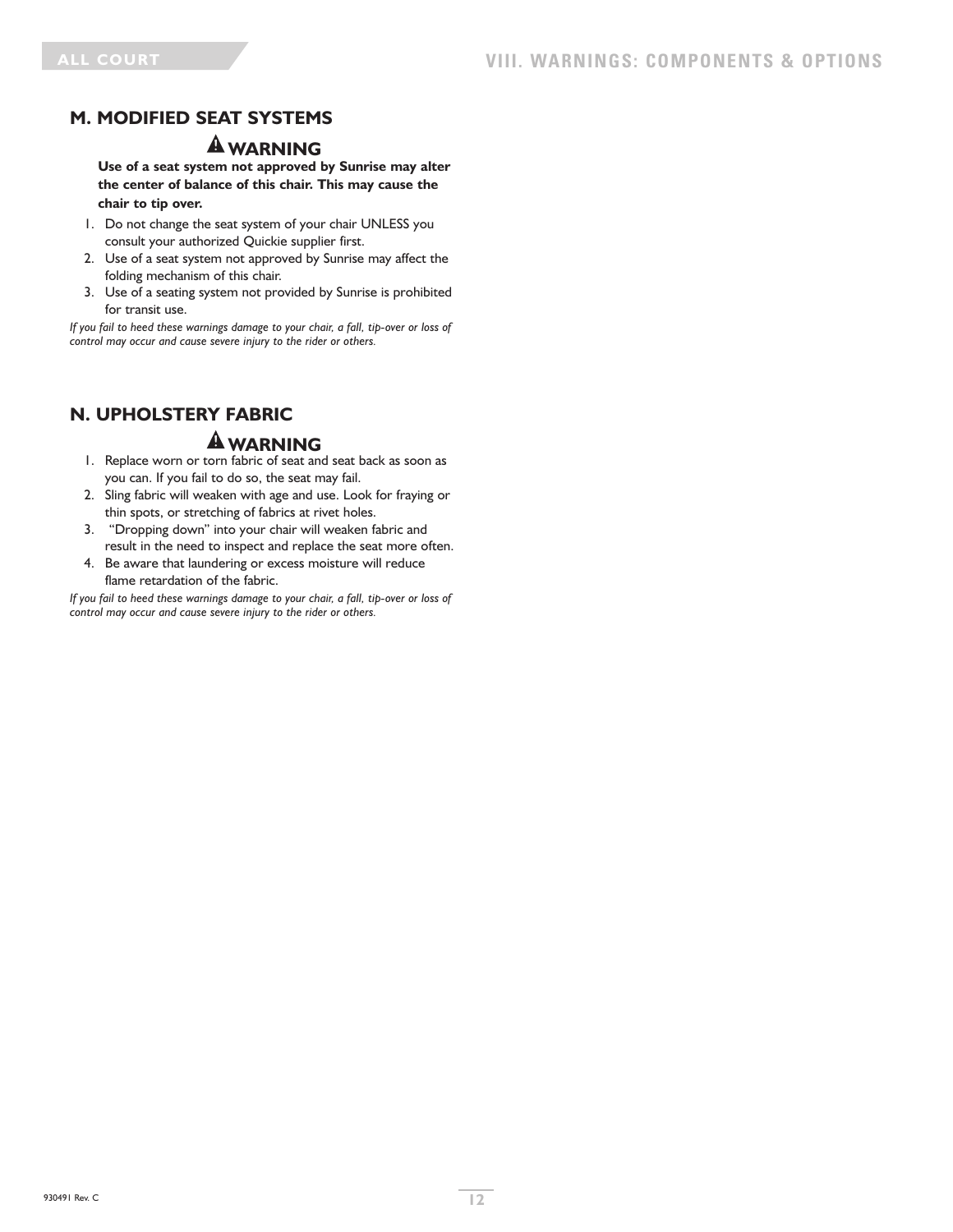### **IX. SET-UP AND ADJUSTMENT**

### **A. SET-UP**

Setting the wheelchair on a table or flat surface, such as a workbench or table, helps make these procedures easier.

**Torque Settings:** A torque setting is the optimum tightening which should be made on a particular fastener.A torque wrench which measures in./lbs. should be used when tightening fasteners on Quickie wheelchairs. Unless otherwise noted, use a torque setting of 60 in./lbs. when setting up this wheelchair.

### **B. TO MOUNT & REMOVE REAR WHEELS**

### **WARNING**

**Do not use this chair UNLESS you are sure both quick-release axles are locked. An unlocked axle may come off during use and cause a fall.**

*NOTE– Axle is not locked until the quick-release button pops out fully. (Fig. A)*

#### **1. To Install Wheel**

- a. Depress quick-release button (1) fully. This will release tension on ball bearings at other end.
- b. Insert axle through hub of rear wheel.
- c. Keep pressure on button (1) as you slide axle (2) into axle sleeve (3).
- d. Release button to lock axle in sleeve. Adjust axle if it does not lock. (See Section C)
- e. Repeat steps on other side.

#### **2. To Remove Wheel**

- a. Depress quick-release button (1) fully.
- b. Remove wheel by sliding axle out of axle sleeve.
- c. Repeat steps on other side.



**Figure A**



### **C. AXLE ADJUSTMENT**

- 1. To adjust the axle you will need a 3/4" wrench to turn the outside axle nuts.
- 2. You will also need a 1/2" wrench to lodge the ball bearings, on the opposite end of the axle, and prevent the axle from turning.
- 3. Turn the outside axle nut counterclockwise to tighten.
- 4. There should only be zero to ten thousandths of an inch (.010) of play.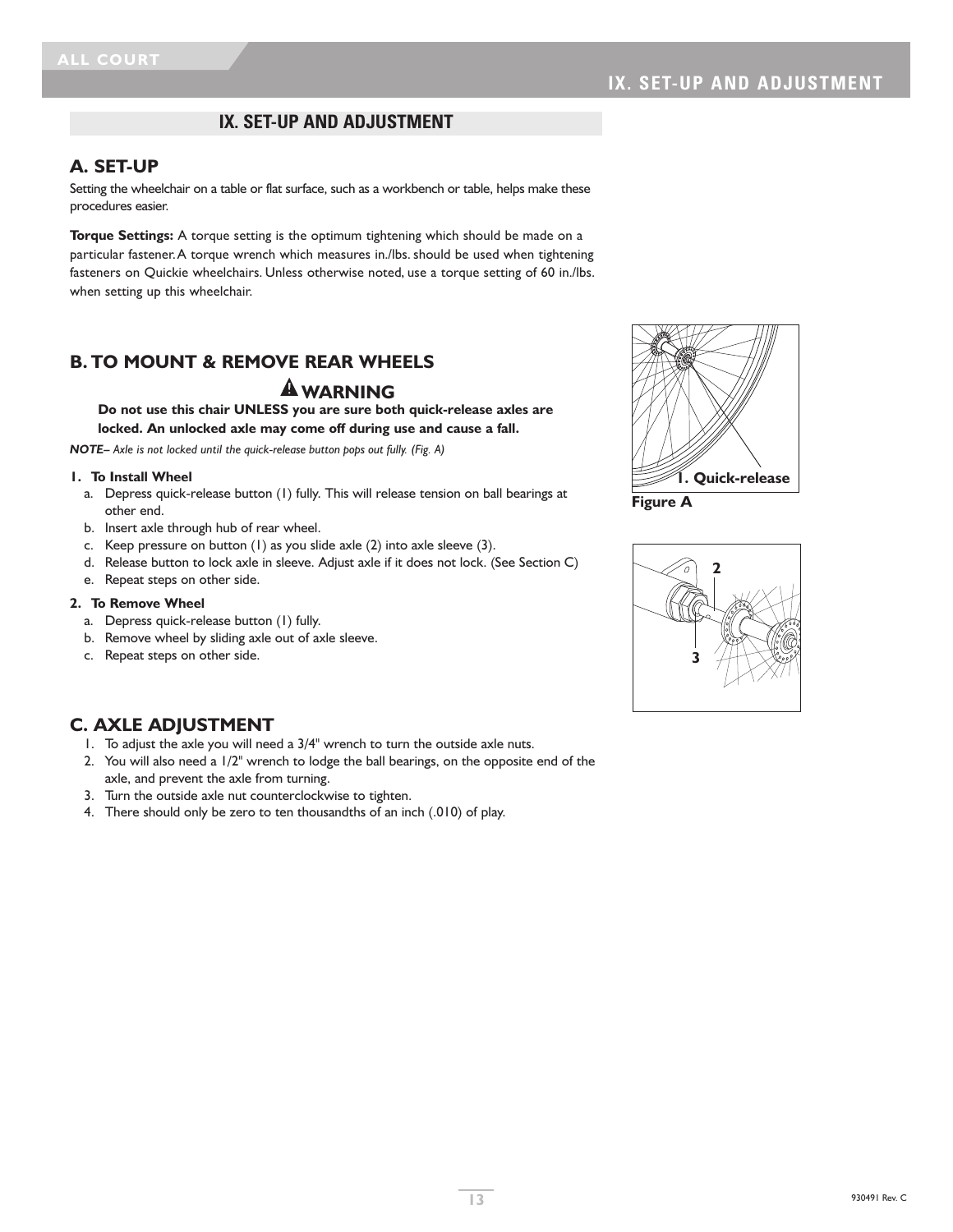# **D. BACKREST (FIXED OR FOLDING)**

#### **1. Backrest Installation**

To install backrest, remove the nut, plastic saddle and bolt from the backrest tube. Place the backrest in the upright position and reinstall in the lower plate hole (A). Backrest bolts should be tightened to 65 in-lbs. (7.3 Nm). Avoid over-tightening as you may crush the backrest tubing.

#### **2. Back Angle Adjustment**

Back angle adjustment is standard on all Quickie wheelchairs.

- a. Loosen bolt and nut on both sides of wheelchair.
- b. Turn the eccentric washer (B) on the backrest hinge plate to increase or decrease the back angle.
- c. Tighten bolts and nuts.
- d. The adjustment on each side of the chair must be exactly equal.

#### **3. Height Adjustment (Aluminum only) (Excluding 9" back)**

#### The backrest comes standard with a 3" height adjustment.

- 1. Remove the backrest upholstery from the frame.
- 2. You will see the backrest tube (C) which telescopes into the back frame and is secured by a pushbutton (D) on the side of the backrest.
- 3. There are several holes, 1" apart in the back frame (E), from which you may choose to set the back height.
- 4. Depress the pushbutton and move the backrest tube to the desired hole location.
- 5. Assure that the pushbutton fully engages into the back frame.
- 6. Slide the backrest upholstery back onto the back frame.
- 7. Secure the VELCRO® style material to the back frame.

# **E. SIDE GUARD INSTALLATION**

### **(Following Pages)**

Your All Court has been assembled with either a "Folding" or "Fixed" backrest. Determine the configuration of your chair and follow the appropriate installation instructions.Two mounting options are available for your side guards:

#### **1. Zero Offset**

The side guard width is the same as the seat frame width. The side guards mount inside the backplate.

#### **2. 1/4" Offset**

Seat frame width will be 1/2" wider with side guards (1/4" per side).The side guards mount outside the backplate.



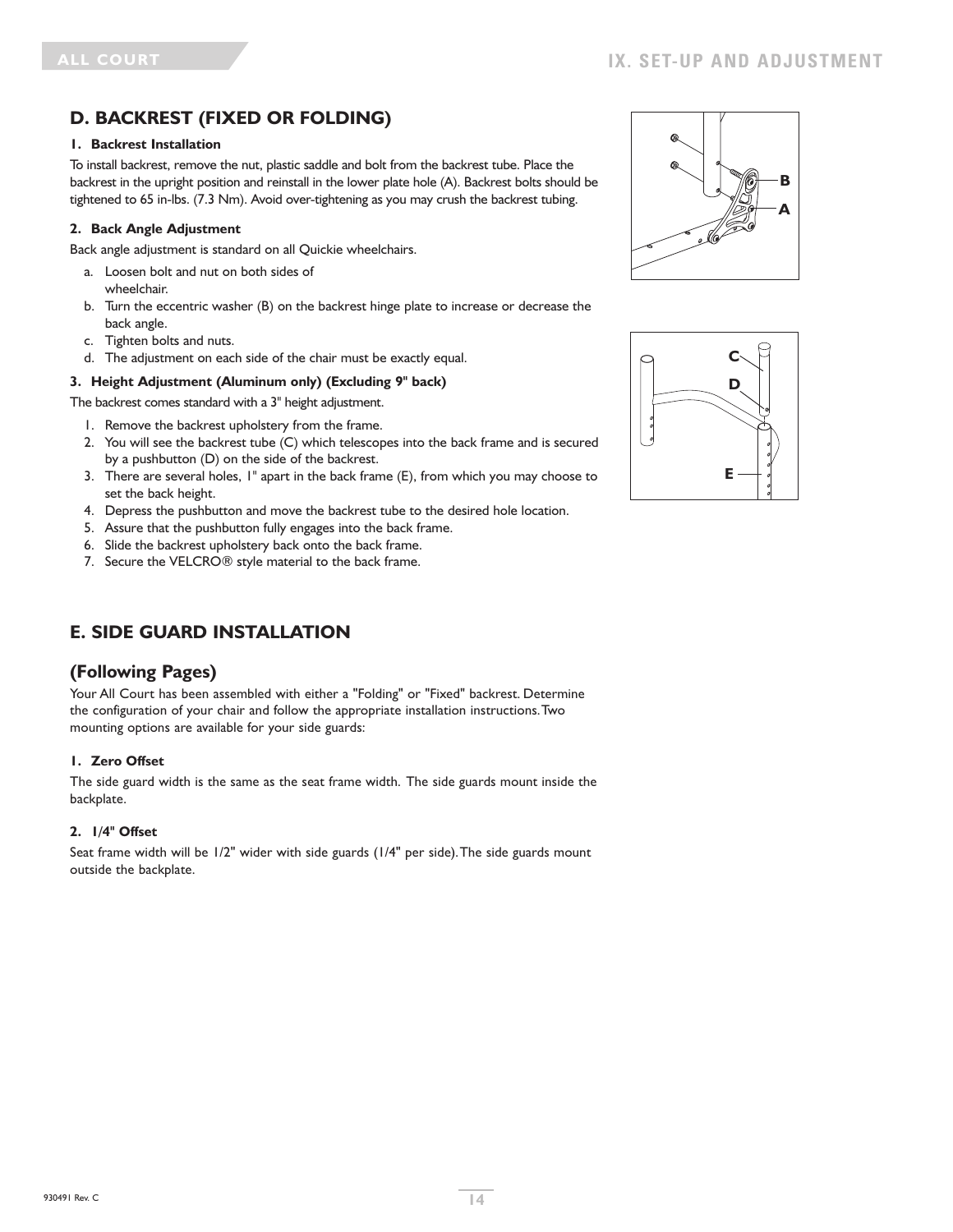#### **FOLDING BACK– ZERO OFFSET (FIG. A)**

- 1. Remove screw (2), nut (3), eccentric washer (4) and offset plastic saddle (5) from backplate / back rest assembly.
- 2. **Aluminum** Swap the 1-3/4" long screw (2) for a 1-7/8" long screw (2A) and the "offset" plastic saddle (5) (with the step in it) for a plastic saddle (5A) without offset (no step). **Titanium**– Swap the 1-7/8" long screw (2) for a 2" long screw (2A) and the "offset" plastic saddle (5) (with the step in it) for a plastic saddle (5A) without offset (no step).
- 3. Holding plastic saddle (5A) against backrest tube, slide the sideguard (6) and plastic washer (7) between the backplate (1) and the plastic saddle(5A), as shown in Fig. A.
- 4. Choose the side guard height by aligning one of the holes in the side guard, with the holes in the backplate (1), plastic washer (7), plastic saddle (5A) and backrest tube.
- 5. Insert screw (2A) through the eccentric washer (4), backplate (1), plastic washer (7), side guard (6), plastic saddle (5A) and backrest tube. Attach nut (3).
- 6. Align slot in side guard with hole in seat frame.
- 7. Insert 1-7/8" long screw (8) through side guard bushing (9), plastic washer (7), sideguard slot, 2nd plastic washer (7), plastic saddle (5A), and seat frame. Attach nut (3A).
- 8. Secure screws (2A & 8) and nuts (3 & 3A).
- 9. Repeat procedure for opposite side.
- 10. Check backrest folding if necessary, adjust tension in screw (8) and nut (3A) to achieve proper folding function.

### **FOLDING BACK– 1/4" OFFSET (FIG. B)**

- 1. Remove screw (2), nut (3) and eccentric washer (4) from backplate / backrest assembly.
- 2. **Aluminum** Swap the 1-3/4" long screw (2) for a 2" long screw (2A).

**Titanium**– Swap the 1-7/8" long screw (2) for a 2" long screw (2A).

- 3. Choose the side guard height by aligning one of the holes in the side guard, with the holes in the backplate (1), plastic washer (7), plastic saddle (5) and backrest tube.
- 4. Insert 2" long screw (2A) through the side guard (6), plastic washer (7), eccentric washer (4), backplate (1), plastic saddle (5) and backrest tube. Attach nut (3).
- 5. Align slot in side guard with hole in seat frame.
- 6. Insert a 2" long screw (2B) through side guard bushing (9), plastic washer (7), sideguard slot, plastic washer (7), plastic saddle offset (5) and seat frame. Attach nut (3A).
- 7. Secure screws (2A & 2B) and nuts (3 & 3A).
- 8. Repeat procedure for opposite side.
- 9. Check backrest folding if necessary, adjust tension in screw (2B) and nut (3A) to achieve proper folding function.



**Figure A – Folding Back, Zero Offset**



**Figure B – Folding Back, 1/4" Offset**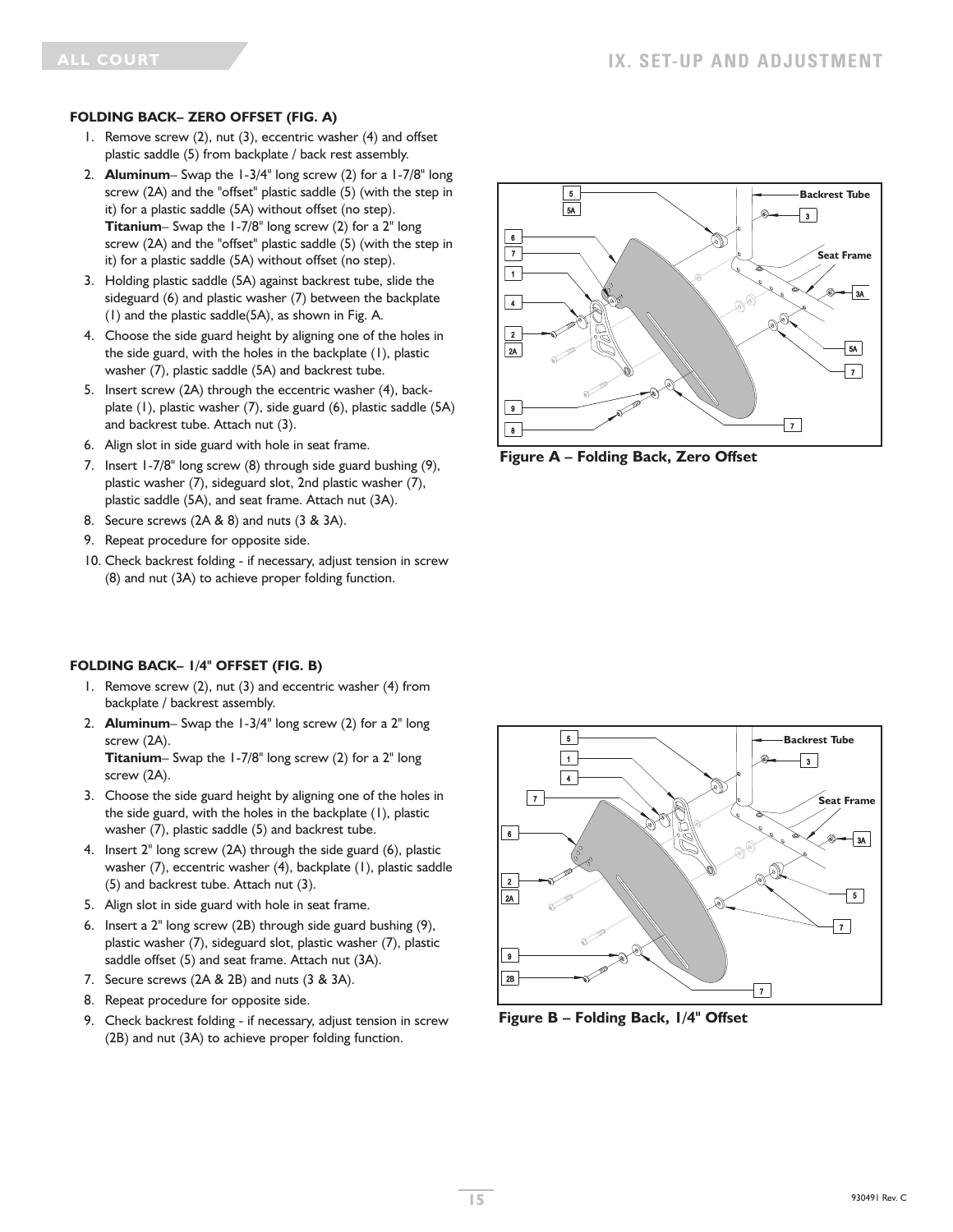#### **FIXED BACK– ZERO OFFSET (FIG. C)**

- 1. Remove screws (2 & 2C), nuts (3) and eccentric washer (4) from backplate / backrest assembly.
- 2. **Aluminum** Swap the 1-3/4" long screw (2) for a 1-7/8" long screw (2A), and the two 1-7/8" long screws (2C) for two 2" long screws (2D). Swap the step saddle (5) for the small saddle (5A).

**Titanium**– Swap the 1-7/8" long screw (2) for a 2" long screw (2A), and the two 1-7/8" long screws (2C) for two 2" long screws (2D). Swap the step saddle (5) for the small saddle (5A).

- 3. Choose the side guard height by aligning one of the holes in the side guard, with the holes in the backplate (1), plastic washer (7), plastic saddle (5A) and backrest tube.
- 4. **Aluminum** Insert 1-7/8" long screw (2A) through the eccentric washer (4), backplate (1), plastic washer (7), side guard (6), plastic saddle (5A) and backrest tube. Attach nut (3). **Titanium**– Insert 2" long screw (2A) through the eccentric washer (4), backplate (1), plastic washer (7), side guard (6), plastic saddle (5A) and backrest tube. Attach nut (3).
- 5. **Aluminum** Insert 2" long screw (2D) through the backplate (1), offset

plastic saddle (5) and backrest tube. Attach nut (3). **Titanium**– Insert 1-7/8" long screw (2B) through the backplate (1), offset

plastic saddle (5) and backrest tube. Attach nut (3).

6. Insert 2" long screws (2D) through the backplate (1), plastic washers (8),

plastic saddles (9) and seat frame tube. Attach nuts (3).

- 7. Align slot in side guard with hole in seat frame.
- 8. Insert 1-7/8" long screw (11) through side guard bushing (12), plastic washer (7), sideguard slot, 2nd plastic washer (7), plastic saddle (5A), and seat frame. Attach nut (3).
- 9. Secure screws (2A, 2D & 11 ) and nuts (3).
- 10. Repeat procedure for opposite side.

#### **FIXED BACK– 1/4" OFFSET (FIG. D)**

- 1. Remove screw (2), nut (3) and eccentric washer (4) from backplate / backrest assembly.
- 2. **Aluminum** Swap the 1-3/4" long screw (2) for a 1-7/8" long screw (2A). **Titanium**– Swap the 1-7/8" long screw (2) for a 2" long screw (2A).
- 3. Choose the side guard height by aligning one of the holes in the side guard, with the holes in the backplate (1), plastic saddle offset (5) and backrest tube.
- 4. **Aluminum** Insert 1-7/8" long screw (2A) through the side guard (6), plastic washer (7), eccentric washer (4), backplate (1), plastic saddle offset (5) and backrest tube. Attach nut (3). **Titanium**– Insert 2" long screw (2A) through the side guard (6), plastic washer (7), eccentric washer (4), backplate (1), plastic saddle offset (5) and backrest tube. Attach nut (3).
- 5. Align slot in side guard with hole in seat frame.
- 6. Insert a 2" long screw (8) through side guard bushing (9), plastic washer (7), sideguard slot, 2 plastic washers (7), plastic saddle offset (5) and seat frame. Attach nut (3).
- 7. Secure screws (2A & 8) and nuts (3).
- 8. Repeat procedure for opposite side.



**Figure C – Fixed Back, Zero Offset**



**Figure D – Fixed Back, 1/4" Offset**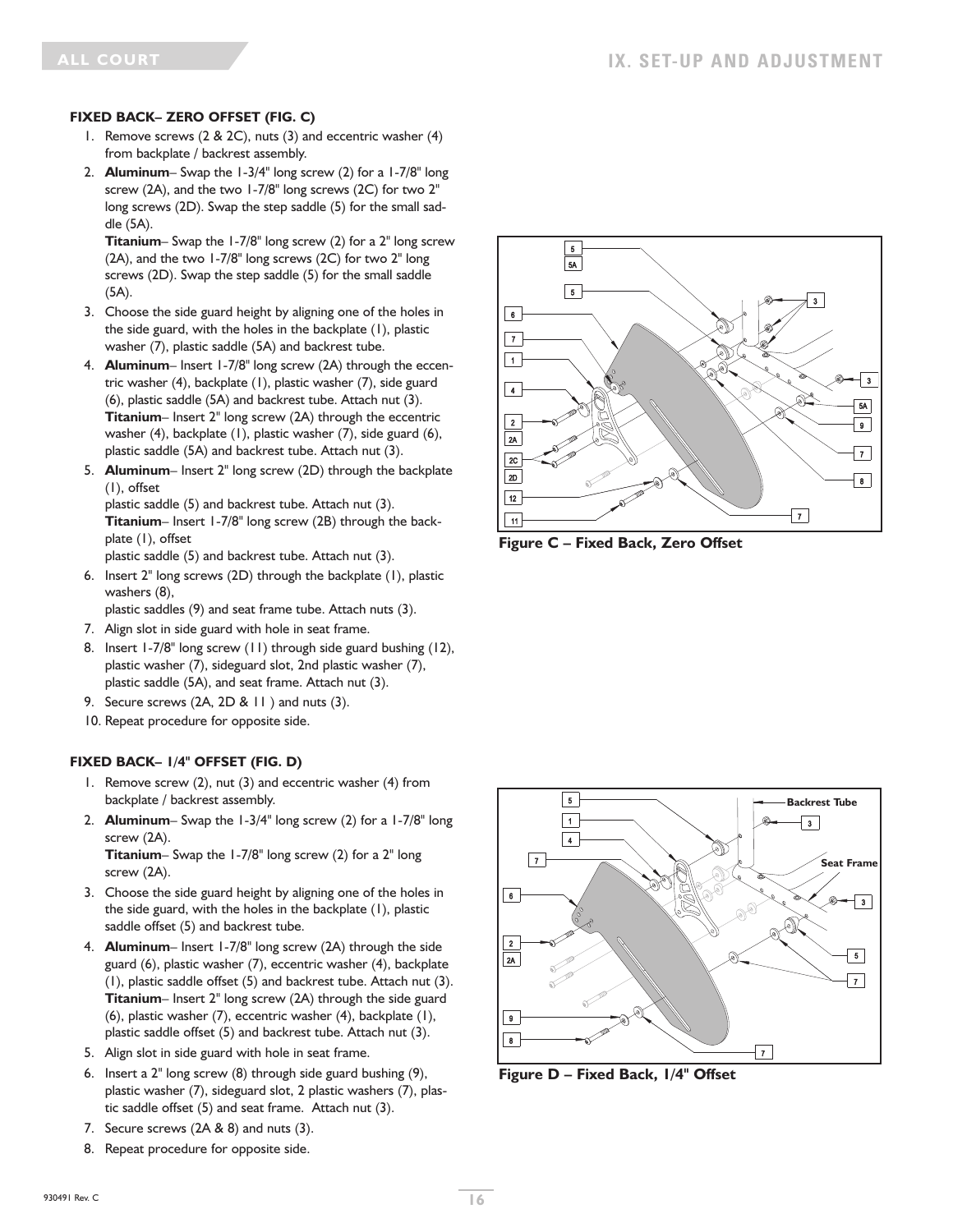### **F. SEAT SLING**

The seat sling can be adjusted through the use of VELCRO® style retaining material beneath the seat.

#### **Adjustment**

- a. Remove the screws retaining the left side seat sling.
- b. Readjust VELCRO® style material to adjust the tension in the seat sling.
- c. Replace screws and torque to 45 inch-lbs (5 N-m).
- d. If there is any difficulty in reattaching the screws, try using a probe to help line up the holes.

# **G. CUSHION (OPTIONAL)**

#### **Installation**

- a. Place cushion on seat sling with VELCRO® side down. The beveled edge of the cushion should be in front.
- b. Press firmly into place.

### **H. REAR AXLE ASSEMBLY**

#### **1. Center of Gravity Adjustment**

The most important adjustment on your Quickie All Court is the position of your center of gravity. The position of your seat frame will determine your center of gravity.

- The further forward the seat, the more stable the chair becomes.
- Moving the seat frame back will increase your turning speed and lighten the front end.

**For example:** Using hole 1 will increase your turning speed. Using hole 8 will give you a more stable ride.

#### **2. Wheel Camber**

Increasing wheel camber angle provides greater side-to-side stability due to the increased width and angle of the wheelbase and also allows for quicker turning and greater access to the top of the handrims.

The wheel camber option from the factory is 16° & 20°.

#### **3. Rear Wheel Axle Sleeve Adjustment**

Tight axle sleeves (1) should be maintained for proper performance of the wheelchair.

- a. To adjust axle sleeve, you will need an 1 1/8" open end wrench to turn the outside axle sleeve nuts (2).
- b. You will also need a 5/8" wrench to hold the axle sleeve in place while loosening or tightening the axle sleeve nuts.
- c. Loosen nuts and adjust axle sleeve in or out to desired location. Distance should be equal on both axle sleeves.
- d. Hold axle sleeve with 5/8" wrench and tighten nuts.

#### **4. Toe-in and Toe-out**

Toe-in and Toe-out are terms that relate to how well the rear wheels of the chair are aligned. This will affect how well the chair will roll. Drag or resistance occurs in a wheelchair when the rear wheels are not properly aligned.

Toe-in or toe-out can be adjusted by loosening the axle-sleeve nut and then slightly rotating the axle sleeve forwards or backwards.

- a. Toe-in: To eliminate toe-in, rotate the top of the axle-sleeve toward the rear of the chair.
- b. Toe-out: to eliminate toe-out, rotate the top of the axle-sleeve toward the front of the chair.

To check that the rear wheels are properly aligned, measure the centerline to centerline of the tires at the midpoint front and rear until the desired measurement is achieved.













**Eccentric Axle Sleeve**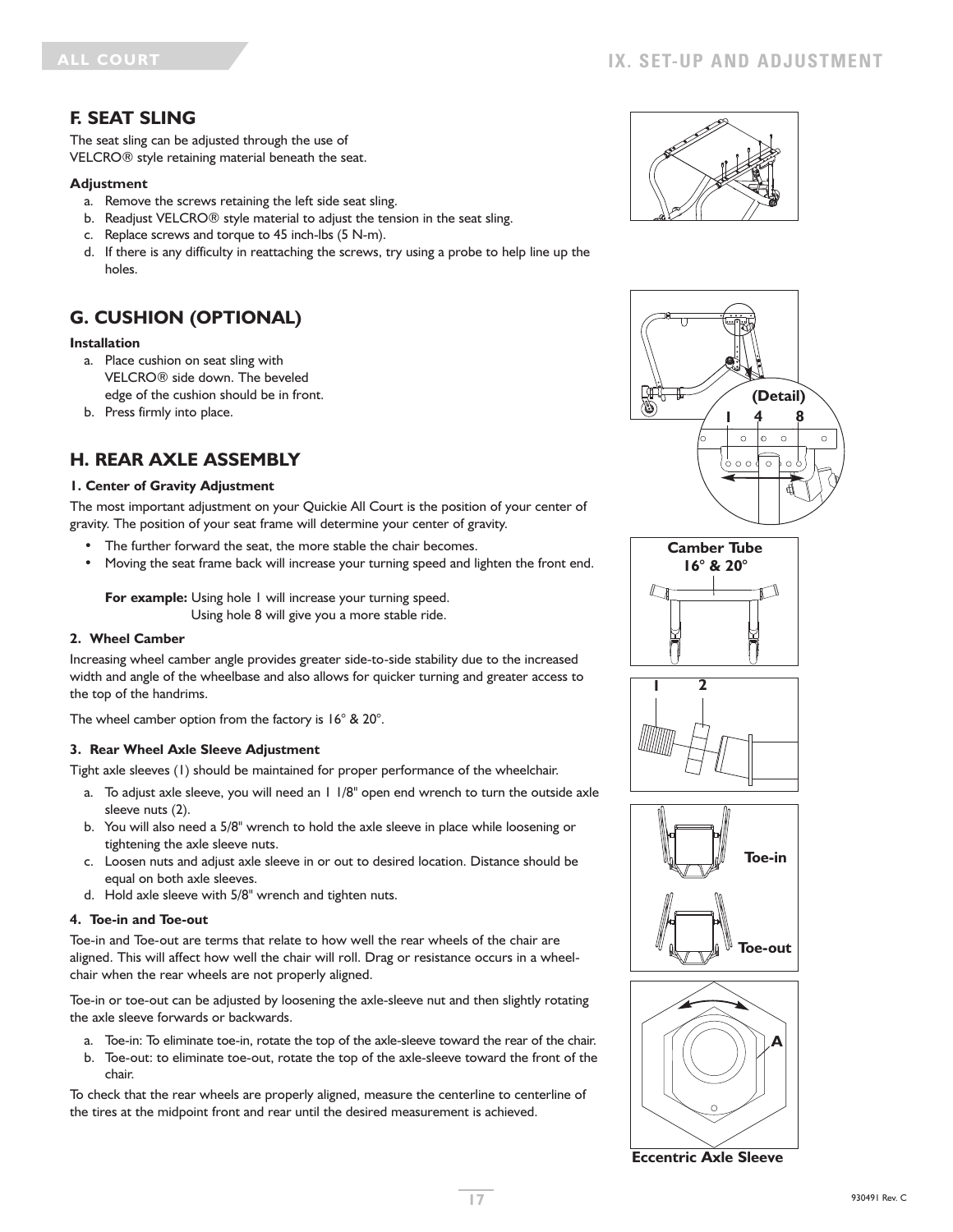### **I. CASTER FORKS**

#### **Caster Wheel Replacement**

- a. Loosen the bolt and remove the caster wheel and the two washers.
- b. Position new caster wheel into fork.
- c. Carefully position washer on each side of caster wheel.
- d. Insert bolt. Tighten securely.

# **J. FOOTREST**

*NOTE– Use a torque setting of 100 in./lbs. when adjusting footplate.*

#### **1. Height Adjustment**

- a. Remove footrest bolt and slide footrest up or down inside tube to correct position.
- b. Tighten bolt securely.

#### **2. Footplate Angle Adjustment**

- a. Loosen flathead screws.
- b. Reposition footplate to desired angle and retighten screws.

### **K. WING EXTENSIONS**

#### **Wing Adjustments**

- a. Loosen bolts on wing clamps.
- b. Slide wing out or in to desired location.
- c. Retighten bolts into clamps.

# **L. ANTI-TIPS**

Sunrise recommends anti-tip tubes for all wheelchairs.

#### **Caster Height Adjustment for the Single and Double Integral Anti-tip**

The anti-tip height can be adjusted by repositioning the spacers within the caster journal.

Each caster journal is equipped with four 1/8" thick spacers (1).

- a. To lower the casters remove desired spacers and position them on the bottom of caster journal (2).
- b. To raise the height of the caster remove desired spacers and move to the top of the caster journal. With the double integral make sure both casters are at the same height.
- c. Additional height may be achieved using the second mounting hole in fork.

# **M. FIFTH WHEEL SUPPORT (OPTIONAL)**

- 1. Loosen nut from bolt A.
- 3. Loosen nuts, washers, and bolts from anti-tip clamp (B) and strap supports (C).
- 4. Slide anti-tip clamp (B) along anti-tip tube. When satisfied with positioning tighten all nuts and bolts on both clamps at seat and anti-tip.
- 5. If necessary for height adjustment remove nut, bolts, saddles, and washers from tube support (D) and reattach in next set of adjustment holes.









**Single Integral**



**Double Integral (Optional)**



**Fifth Wheel Support**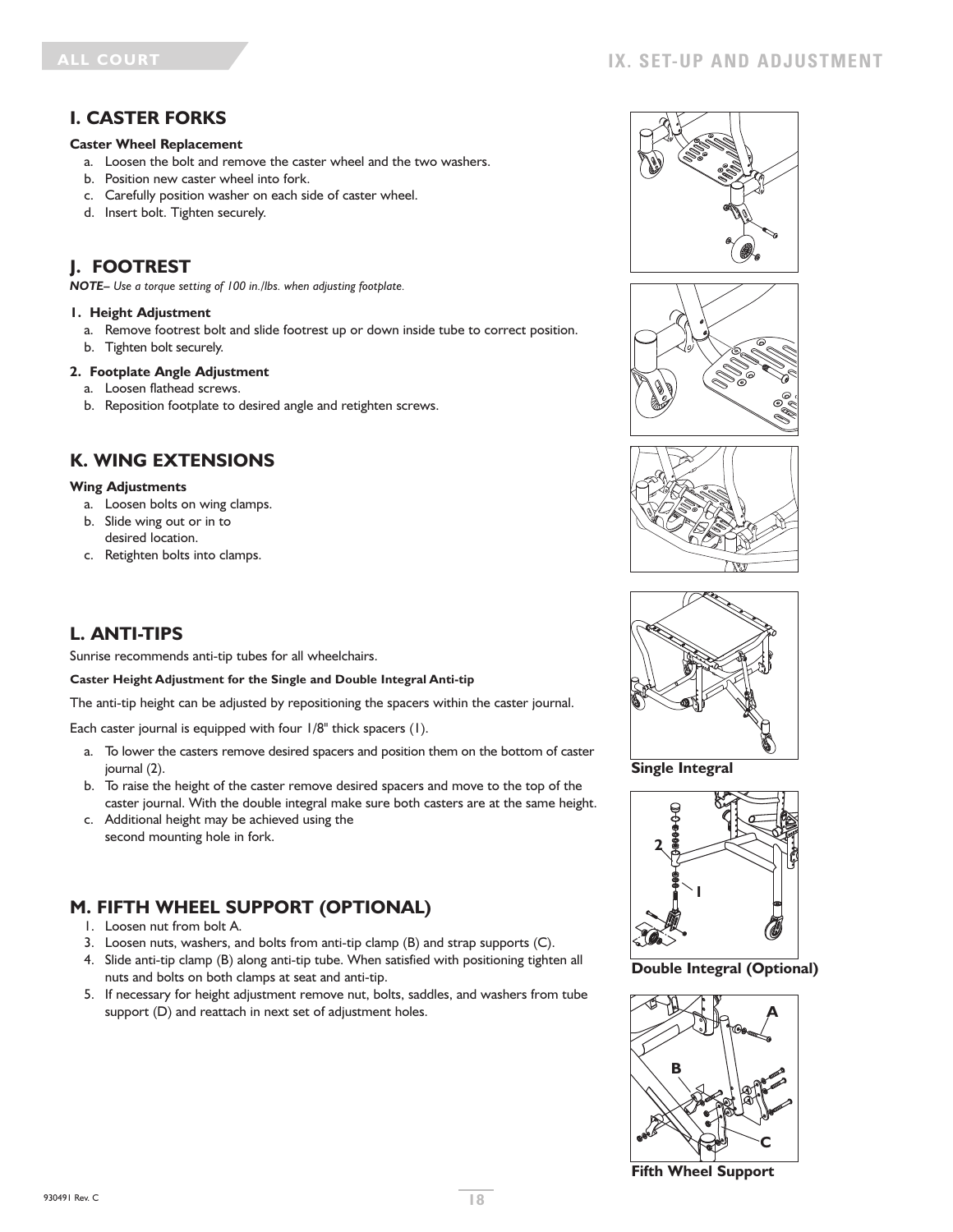### **N. RATCHET BELT (OPTIONAL)**

- 1. Connect two belt halves together with bolt, washers (one on the top, one on the bottom, and 2 in between), and nut (Items 1, 2, & 5 Detail A). Do not over tighten.
- 2. Attach ratchet positioning belt bracket (Item 6) on top of seat sling using the existing screws that came with the chair (Detail B). Torque screws on seat sling to 45 inch-lbs (5 N-m).
- 3. Attach belt to bracket with bolt and nut (Items 4 & 5 Detail B). Belt can be attached to inside or outside of bracket.
- 4. Repeat for other side.



**Ratchet Belt**



**Ratchet Belt– Detail A**



**Ratchet Belt– Detail B**



**Toe Clips**

### **O. TOE CLIPS (OPTIONAL)**

- 1. Attach plastic toe clips to the front of the toe clip bracket (A) in desired hole position using screws, washers (one on each side), and nuts (as shown).
- 2. Unscrew footplate (B) from footrest clamp (C), save screws and nuts.
- 3. Attach toe clip strap (D) to the bottom side of the footplate using screw, washer, and nut (as shown).
- 4. Reattach the footplate (B) to the footrest clamp (C) with toe clip bracket (A) in between using the screws and nuts saved from step 2.
- 5. Loop the toe clip strap through the toe clips.

# **P. CHECK-OUT**

After the wheelchair is assembled and adjusted, it should roll smoothly and easily. All accessories should also perform smoothly. If you have any problems, follow these procedures:

- 1. Review assembly and adjustment sections to make sure chair was properly prepared.
- 2. Review troubleshooting guide.
- 3. If your problem persists, contact your authorized Quickie supplier. If you still have a problem after contacting your authorized Quickie supplier, contact Sunrise Medical customer service. See the introduction page for details on how to contact your authorized Quickie supplier or Sunrise Medical customer service.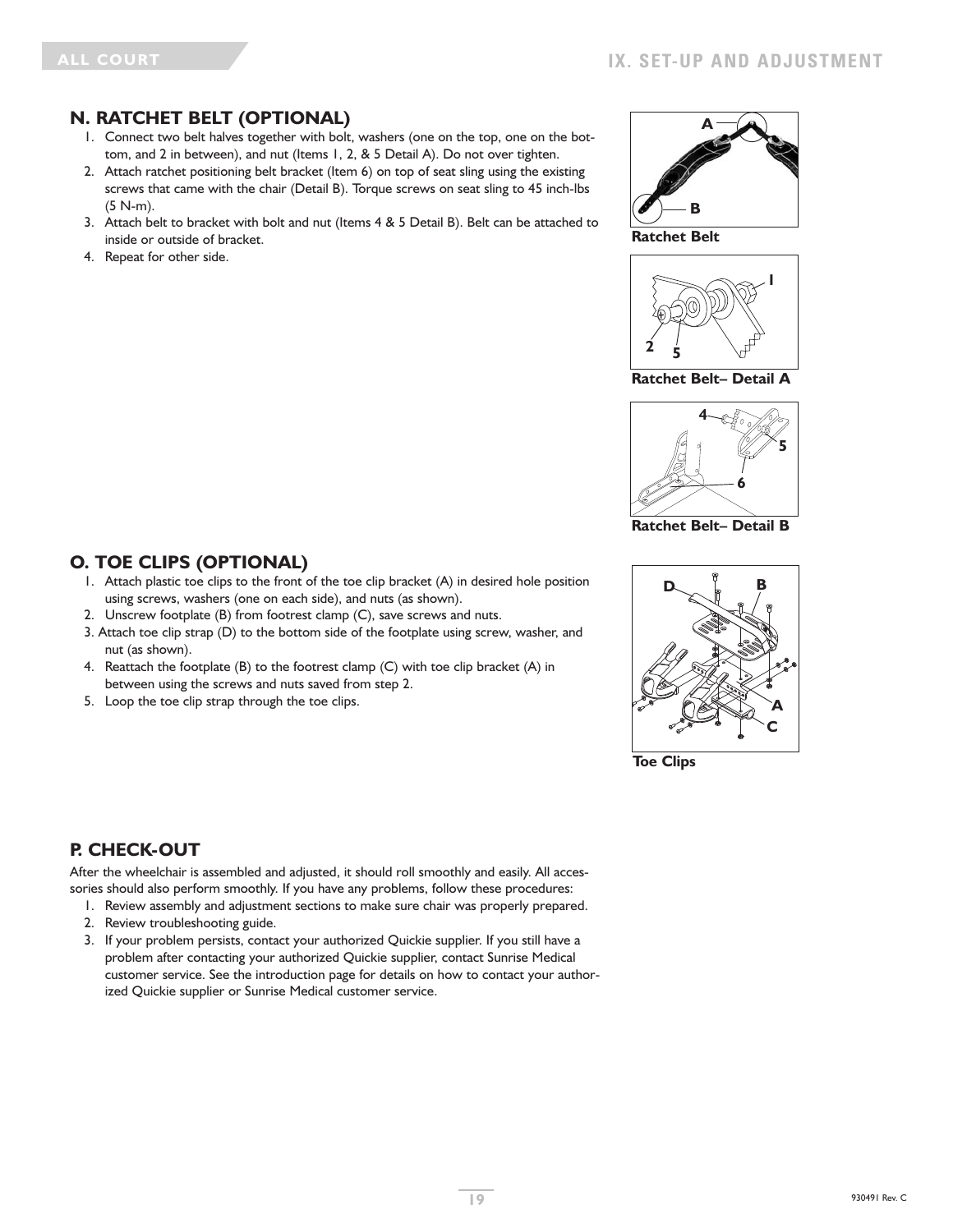# **X. TROUBLESHOOTING**

You will need to adjust your chair from time to time for best performance (especially if you alter the original settings). This chart gives you a first solution, then a second and a third if needed. You may need to look farther to find the best solution for a specific problem.

*NOTE– To keep track of your progress, make only ONE change at a time.*

| Left turn in chair | chair<br>Right turn in | chair<br>$\equiv$<br>-ooseness | Sluggish turning | and rattles<br>Squeaks a | Caster flutter |                                                                                                                                                                                                                                                       |
|--------------------|------------------------|--------------------------------|------------------|--------------------------|----------------|-------------------------------------------------------------------------------------------------------------------------------------------------------------------------------------------------------------------------------------------------------|
|                    |                        |                                |                  |                          |                | Make sure tire pressure is correct and equal in both rear<br>tires and front caster tires, if pneumatic.                                                                                                                                              |
|                    |                        |                                |                  |                          |                | Make sure all nuts and bolts are snug.                                                                                                                                                                                                                |
|                    |                        |                                |                  |                          |                | Make sure all spokes and nipples are tight on radial<br>spoke wheels.                                                                                                                                                                                 |
|                    |                        |                                |                  | ✓                        |                | Use Tri-Flow Lubricant (Teflon®-based) between all modular<br>frame connections and parts.                                                                                                                                                            |
|                    |                        |                                |                  |                          |                | Make sure both front casters touch the ground simultaneously.<br>If they do not, add the proper spacers between the bottom<br>bearing of the caster plate and fork stem nut until they do.<br>Make sure you check for this problem on a flat surface. |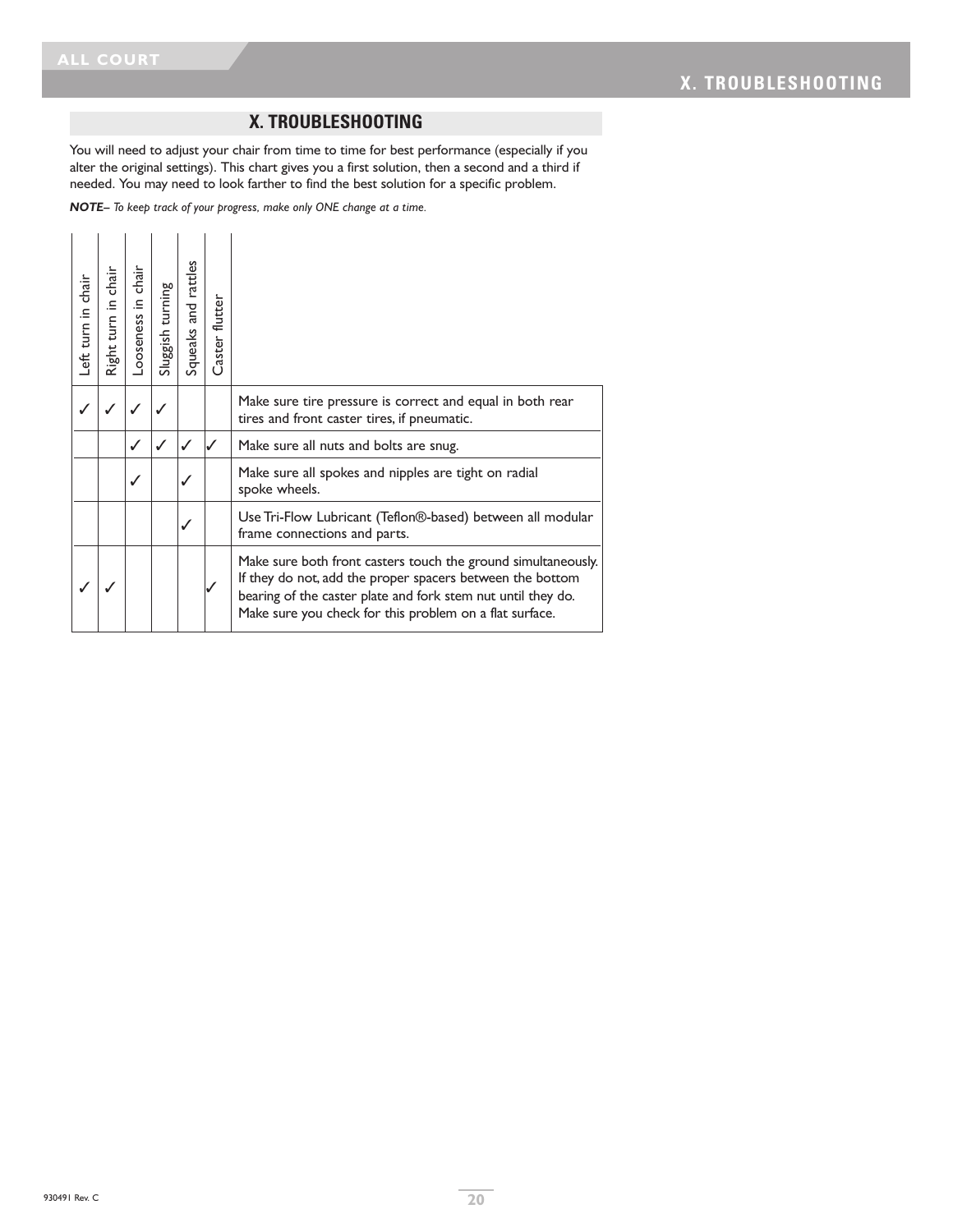# **XI. MAINTENANCE**

### **A. INTRODUCTION**

- 1. Proper maintenance will improve performance and extend the useful life of your chair.
- 2. Clean your chair regularly. This will help you find loose or worn parts and make your chair easier to use.
- 3. Repair or replace loose, worn, bent or damaged parts before using this chair.
- 4. To protect your investment, have all major maintenance and repair work done by your authorized Quickie supplier.

# **WARNING**

**If you fail to heed these warnings your chair may fail and cause severe injury to the rider or others.**

- 1. Inspect and maintain this chair strictly per chart.
- 2. If you detect a problem, make sure to service or repair the chair before use.
- 3. At least once a year, have a complete inspection, safety check and service of your chair made by an authorized Quickie supplier.

# **B. MAINTENANCE CHART**

| Weekly | 3 Months | 6 Months | Annually | <b>CHECK</b>                           |
|--------|----------|----------|----------|----------------------------------------|
|        |          |          |          | Tire inflation level                   |
|        |          |          |          | All fasteners for wear and tightness   |
|        |          | ✓        |          | Axle and axle sleeves                  |
|        |          |          |          | Wheels, tires and spokes               |
|        |          |          |          | Casters                                |
|        |          |          |          | Anti-tips                              |
|        |          | ✓        |          | Frame                                  |
|        |          |          |          | Upholstery and seat sling bolts        |
|        |          |          |          | Service by authorized Quickie supplier |

### **C. MAINTENANCE TIPS**

#### **1. Axles & Axle Sleeves:**

Check axles and axle sleeves every six months to make sure they are tight. Loose sleeves will damage the axle plate and will affect performance.

#### **2. Tire Air Pressure:**

Check air pressure in pneumatic tires at least ONCE A WEEK. The wheel locks will not grip properly if you fail to maintain the air pressure shown on tire sidewall.

# **D. CLEANING**

#### **1. Paint Finish**

- a. Clean the paint finish with mild soap at least once a month.
- b. Protect the paint with a coat of non-abrasive auto wax every three months.

#### **2. Axles and Moving Parts**

- a. Clean around axles and moving parts WEEKLY with a slightly damp (not wet) cloth.
- b. Wipe off or blow away any fluff, dust, or dirt on axles or moving parts.

**NOTE–** You do not need to grease or oil the chair.

#### **3. Upholstery**

- a. Hand-wash (machine washing may damage fabric).
- b. Drip-dry only. DO NOT machine dry as heat will damage fabric.

# **E. STORAGE TIPS**

- 1. Store your chair in a clean, dry area. If you fail to do so, parts may rust or corrode.
- 2. Before using your chair, make sure it is in proper working order. Inspect and service all items on the "Maintenance Chart<sup>"</sup>
- 3. If stored for more than three months, have your chair inspected by an authorized Quickie supplier before use.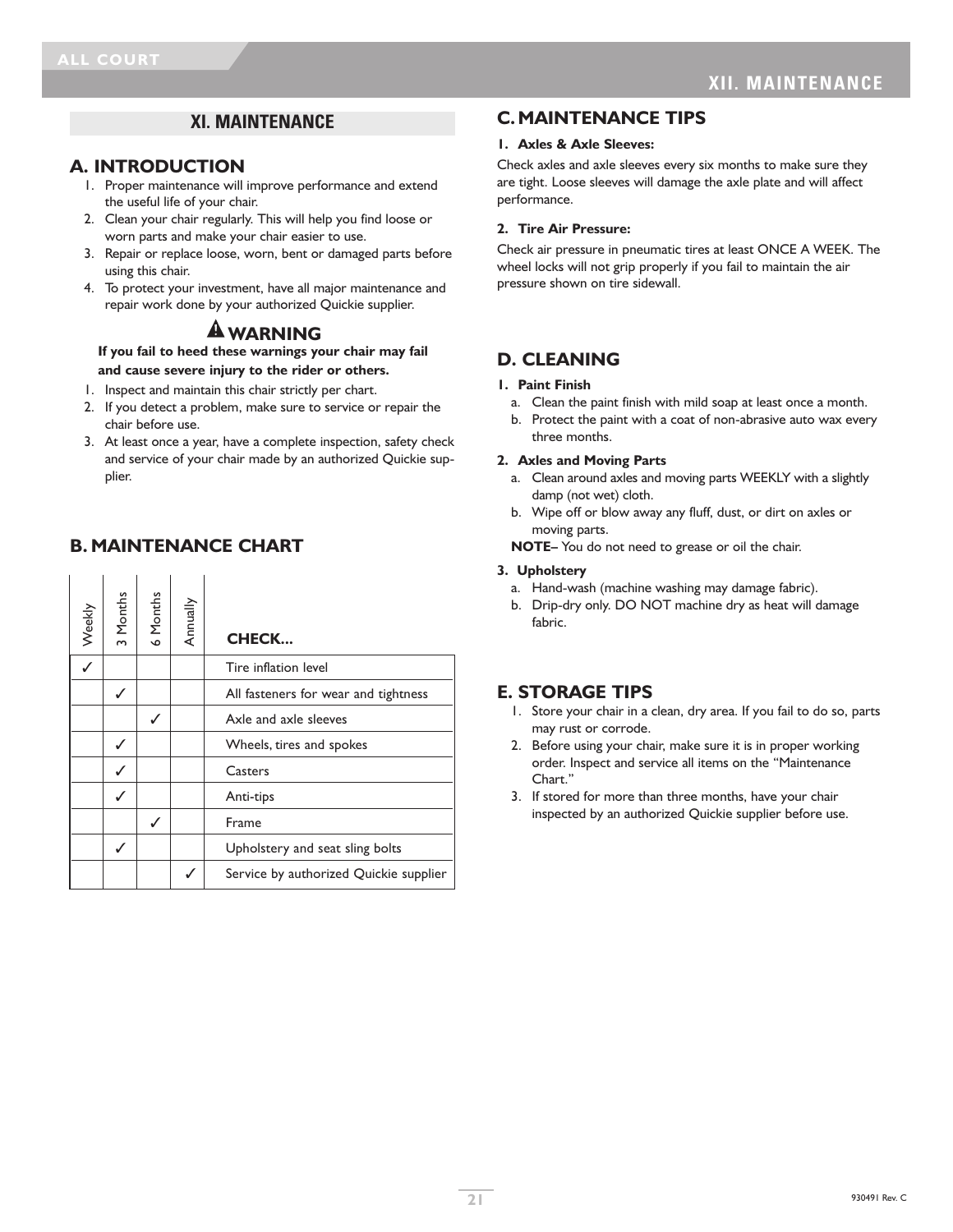# **XIII. SUNRISE LIMITED WARRANTY**

### **A.FOR TWO (2) YEARS**

Sunrise Medical warrants the frame and quick-release axles of this wheelchair against defects in materials and workmanship for two (2) years from the date of first consumer purchase.

# **B. FOR ONE (1) YEAR**

We warrant all Quickie-made parts and components of this wheelchair against defects in materials and workmanship for one year from the date of first consumer purchase.

### **C. LIMITATIONS**

- 1. We do not warrant:
	- Tires and tubes, upholstery, armrests and push-handle grips.
	- Damage from neglect, misuse or from improper installation or repair.
	- Damage from exceeding weight limit of 250 pounds.
- 2. This warranty is VOID if the original chair serial number tag is removed or altered.
- 3. This warranty applies in the USA only. Check with your Quickie supplier to find out if international warranties apply.

#### **D.WHAT WE WILL DO**

1. Our sole liability is to repair or replace covered parts. This is the exclusive remedy for consequential damages.

### **E. WHAT YOU MUST DO**

- 1. Obtain from us, while this warranty is in effect, prior approval for return or repair of covered parts.
- 2. Return the wheelchair or part(s), freight pre-paid, to Sunrise Medical at: 2842 Business Park Avenue, Fresno, CA 93727- 1328.
- 3. Pay the cost of labor to repair, remove or install parts.

### **F. NOTICE TO CONSUMER**

- 1. If allowed by law, this warranty is in place of any other warranty (written or oral, express or implied, including a warranty of merchantability, or fitness for a particular purpose).
- 2. This warranty gives you certain legal rights. You may also have other rights that vary from state to state.

Record your serial number here for future reference:

 $\overline{\phantom{a}}$  , where  $\overline{\phantom{a}}$  , where  $\overline{\phantom{a}}$  , where  $\overline{\phantom{a}}$